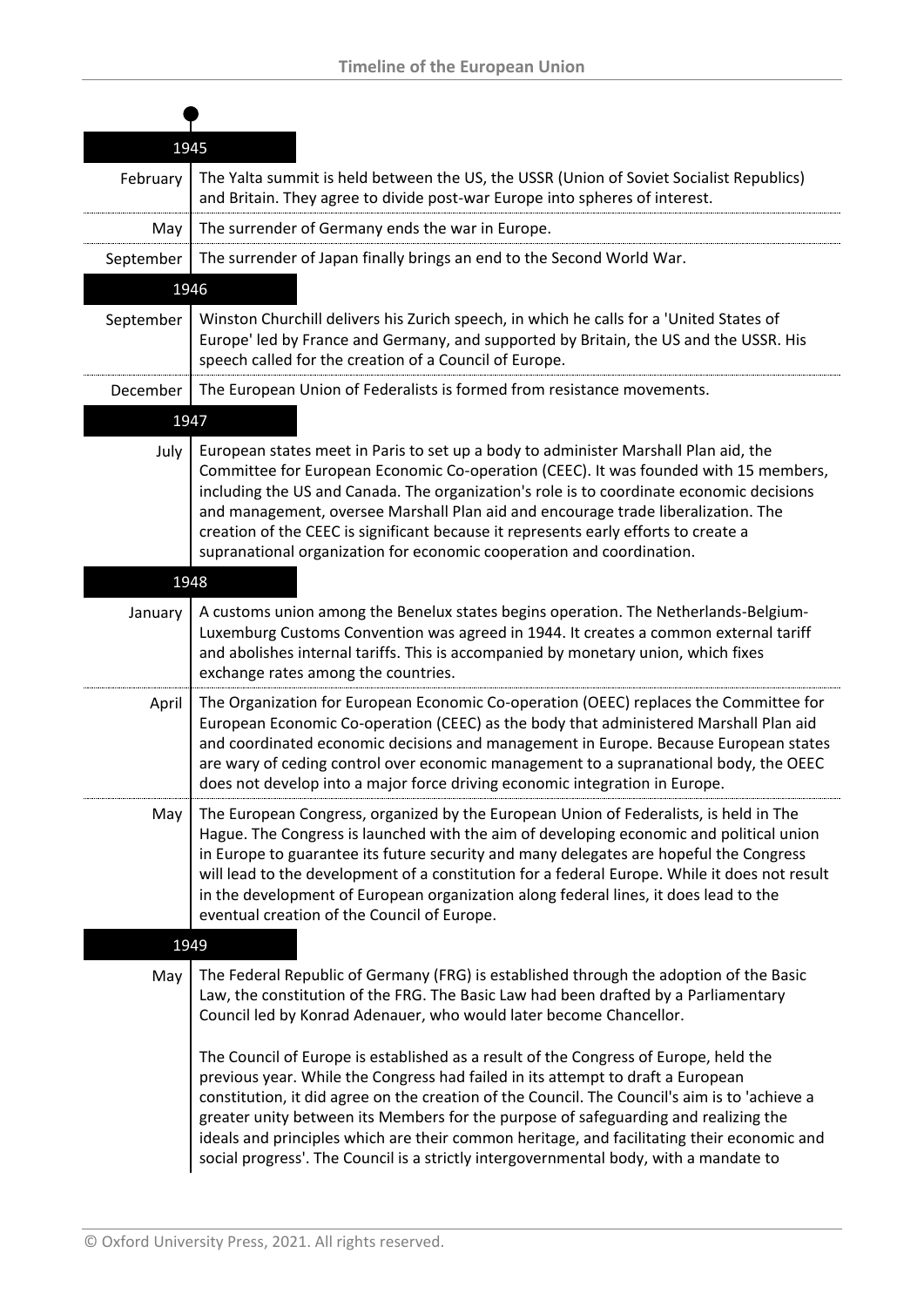|          | promote democracy, the rule of law, human rights and the coordination of social and legal<br>practices in Europe.                                                                                                                                                                                                                                                                                                                                                                                                                                                                                                                                                                                                                                                                     |
|----------|---------------------------------------------------------------------------------------------------------------------------------------------------------------------------------------------------------------------------------------------------------------------------------------------------------------------------------------------------------------------------------------------------------------------------------------------------------------------------------------------------------------------------------------------------------------------------------------------------------------------------------------------------------------------------------------------------------------------------------------------------------------------------------------|
| 1950     |                                                                                                                                                                                                                                                                                                                                                                                                                                                                                                                                                                                                                                                                                                                                                                                       |
| May      | French Foreign Minister Robert Schuman presents a plan to integrate coal and steel<br>production in France, Germany and other member countries, hereafter known as the<br>'Schuman Declaration'. The intention is to make war between two countries 'not merely<br>unthinkable, but materially impossible'. The Schuman Plan proposes pooling coal and steel<br>resources under the management of a supranational body, the High Authority. In addition<br>to managing production, the High Authority will also coordinate the modernization of the<br>coal and steel industries. It is intended that the plan will lead to further co-operation in<br>economic development. The Schuman Plan forms the basis for the European Coal and<br>Steel Community (ECSC).                    |
| October  | The Pleven Plan for a European Defence Community (EDC) is launched in response to<br>American requests for Europe to take more responsibility for meeting its defence needs. It<br>called for the creation of a European Army under a pooled command and proposed the<br>creation of a Commission, Council and Assembly.                                                                                                                                                                                                                                                                                                                                                                                                                                                              |
| November | The Council of Europe draws up the European Convention on Human Rights (ECHR) and<br>opens it up for signature by member states.                                                                                                                                                                                                                                                                                                                                                                                                                                                                                                                                                                                                                                                      |
| 1951     |                                                                                                                                                                                                                                                                                                                                                                                                                                                                                                                                                                                                                                                                                                                                                                                       |
| April    | France, Germany, Italy, Belgium, the Netherlands and Luxembourg sign the Treaty of Paris,<br>establishing the ECSC. The ECSC is the creation of Robert Schuman, who set out its<br>blueprint in the 1950 Schuman Plan, and Jean Monnet. The Treaty establishes a common<br>market for coal and steel, administered by the High Authority, a supranational body. The<br>Treaty also created an intergovernmental Council of Ministers, an advisory European<br>Parliamentary Assembly and a Court of Justice. The ECSC seeks to remove barriers to the<br>internal market for coal and steel, manage the modernization of production and prevent<br>the re-emergence of cartels. It is anticipated that the ECSC will lead to further economic<br>integration among its member states. |
| 1952     |                                                                                                                                                                                                                                                                                                                                                                                                                                                                                                                                                                                                                                                                                                                                                                                       |
| May      | The six European Coal and Steel Community (ECSC) member countries sign the European<br>Defence Community Treaty in Paris. The European Defence Community (EDC) has its roots<br>in the 1950 Pleven Plan and is an attempt to address the 'German question'—how to<br>provide for European security needs in the face of a growing communist threat and re-arm<br>Germany in such a way as to not threaten French security. The EDC allows for the creation<br>of a German army that is constrained by being part of a European army under joint<br>command. Jean Monnet is a key architect behind the EDC. The EDC treaty enters a lengthy<br>and ultimately unsuccessful ratification stage.                                                                                         |
| July     | The Treaty of Paris enters into force and the ECSC begins operation. Jean Monnet becomes<br>President of the High Authority of the ECSC.                                                                                                                                                                                                                                                                                                                                                                                                                                                                                                                                                                                                                                              |
| 1953     |                                                                                                                                                                                                                                                                                                                                                                                                                                                                                                                                                                                                                                                                                                                                                                                       |
| March    | A draft Treaty for a European Political Community (EPC) is adopted by the Common<br>Assembly of the European Coal and Steel Community (ECSC), but it is never signed nor<br>ratified. Plans for the EPC are developed in response to arguments by the Italian<br>government that plans for the EDC include provisions for some form of political steering<br>and political cooperation on foreign policies.                                                                                                                                                                                                                                                                                                                                                                           |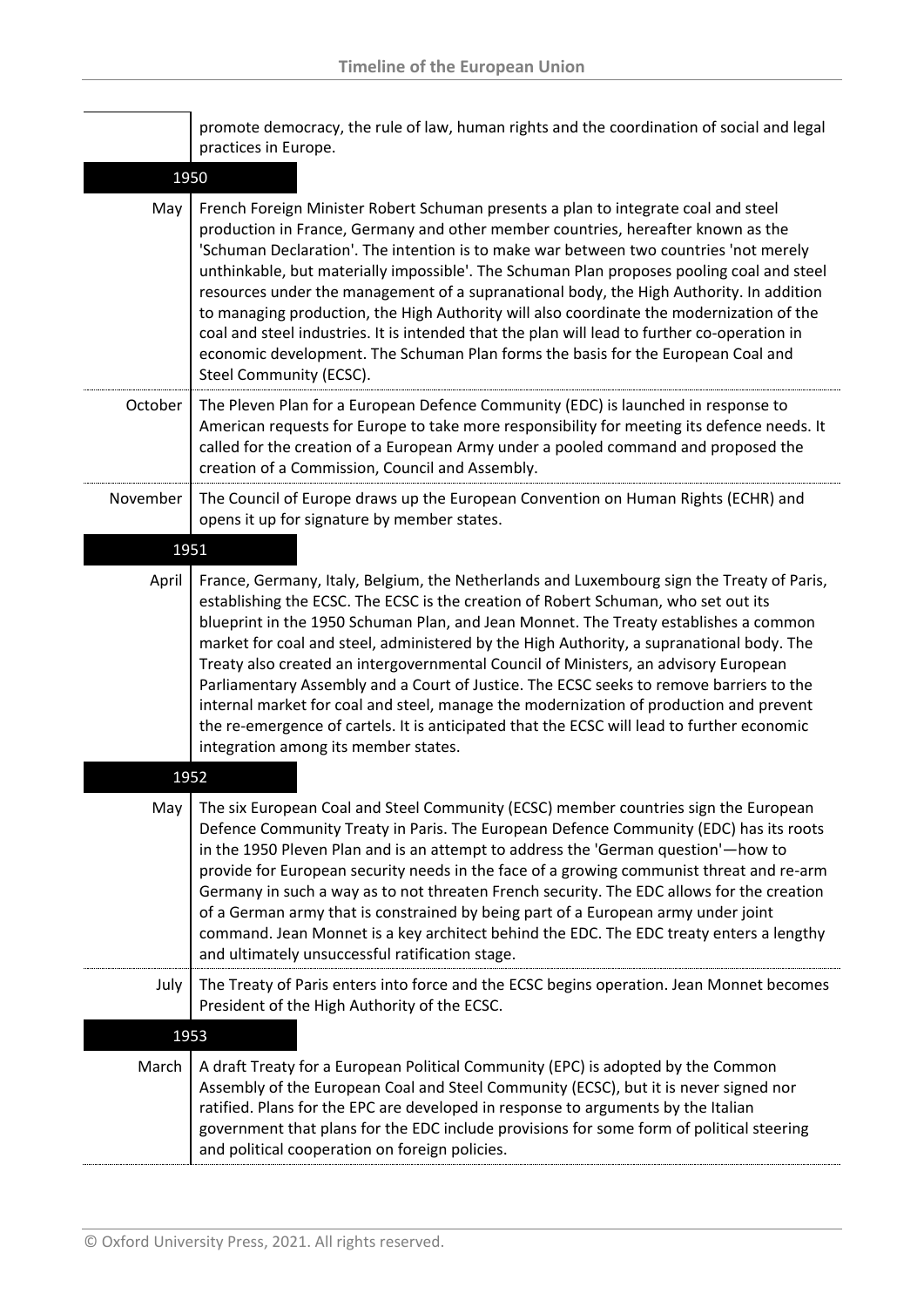| September | European Convention on Human Rights, adopted by the Council of Europe and ratified by<br>sufficient number of states, comes into force.                                                                                                                                                                                                                                                                                                                                                                                                                                                                                                                                                                                                                                                                                                                                                                                          |
|-----------|----------------------------------------------------------------------------------------------------------------------------------------------------------------------------------------------------------------------------------------------------------------------------------------------------------------------------------------------------------------------------------------------------------------------------------------------------------------------------------------------------------------------------------------------------------------------------------------------------------------------------------------------------------------------------------------------------------------------------------------------------------------------------------------------------------------------------------------------------------------------------------------------------------------------------------|
| 1954      |                                                                                                                                                                                                                                                                                                                                                                                                                                                                                                                                                                                                                                                                                                                                                                                                                                                                                                                                  |
| August    | The French National Assembly fails to ratify the European Defence Community Treaty,<br>leading to the collapse of the European Political Community.                                                                                                                                                                                                                                                                                                                                                                                                                                                                                                                                                                                                                                                                                                                                                                              |
| October   | The Treaty creating the Western European Union (WEU) is signed. This treaty extends the<br>defensive alliance created by the Treaty of Brussels to also include Italy and Germany. The<br>WEU has a Council of foreign and defence ministers, a secretariat and an assembly.                                                                                                                                                                                                                                                                                                                                                                                                                                                                                                                                                                                                                                                     |
| November  | Disappointed by the failure of the European Defence Community (EDC), Monnet<br>announces that he will not stand for a second term as President of the High Authority of<br>the European Coal and Steel Community (ECSC).                                                                                                                                                                                                                                                                                                                                                                                                                                                                                                                                                                                                                                                                                                         |
| 1955      |                                                                                                                                                                                                                                                                                                                                                                                                                                                                                                                                                                                                                                                                                                                                                                                                                                                                                                                                  |
| April     | In the aftermath of failure of the European Defence Community (EDC) and European<br>Political Community (EPC), Jean Monnet contacts influential politicians from the Benelux<br>countries to discuss plans to revive European integration-he launches discussions with<br>these politicians rather than the French because it was French opposition that led to the<br>failure of the EDC. Two influential proposals develop from these discussions. Paul-Henri<br>Spaak, the Belgian foreign minister, circulates a memorandum to the European Coal and<br>Steel Community (ECSC) that proposes extending sectoral integration to nuclear energy<br>and to transport. This idea later forms the basis of the creation of Euratom (European<br>Atomic Energy Community). The Dutch foreign minister Jan Beyen produces a<br>memorandum on behalf of the Benelux states that proposes the creation of a general<br>common market. |
| May       | In response to the Spaak and Beyen memorandums, the Assembly of the ECSC decides to<br>relaunch integration and calls for a conference of foreign ministers to be held in Messina,<br>Italy to discuss sectoral integration and the creation of a common market. Also this month,<br>the signing of the State Treaty between the four powers and Austria ends the occupation<br>of Austria.                                                                                                                                                                                                                                                                                                                                                                                                                                                                                                                                      |
| June      | A conference in Messina, Italy, is held to discuss the development of a common market<br>and further sectoral integration. The governments agree to set up a committee chaired by<br>Belgian foreign affairs minister Paul-Henri Spaak to explore the idea of further sectoral<br>integration and the development of a common market. The Spaak Committee is created.                                                                                                                                                                                                                                                                                                                                                                                                                                                                                                                                                            |
| October   | Jean Monnet sets up the Action Committee for the United States of Europe, a political<br>lobby group consisting of politicians and trade unions. Its aim is to secure broad political<br>support for the integration plans agreed at Messina.                                                                                                                                                                                                                                                                                                                                                                                                                                                                                                                                                                                                                                                                                    |
| 1956      |                                                                                                                                                                                                                                                                                                                                                                                                                                                                                                                                                                                                                                                                                                                                                                                                                                                                                                                                  |
| March     | The Spaak Report on the creation of a common market is published. It recommends the<br>creation of a common market as well as sectoral integration in nuclear energy so that the<br>high costs of research and development in what he sees as a vital sector can be shared by<br>European states. This report forms the basis of the Treaties of Rome that will create the<br>European Economic Community (EEC) and Euratom.                                                                                                                                                                                                                                                                                                                                                                                                                                                                                                     |
| June      | Start of the 'Messina negotiations' based on the Spaak Report.                                                                                                                                                                                                                                                                                                                                                                                                                                                                                                                                                                                                                                                                                                                                                                                                                                                                   |
| October   | USSR invades Hungary to put down anti-communist uprising. In the same month the Suez<br>crisis begins. Israel, Britain, and France attack Egypt and occupy Port Said, but are forced to<br>withdraw their troops in the face of opposition from the US. This crisis highlights France<br>and the UK's weakness as a unilateral actor in the new world order and so strengthens<br>support for European integration.                                                                                                                                                                                                                                                                                                                                                                                                                                                                                                              |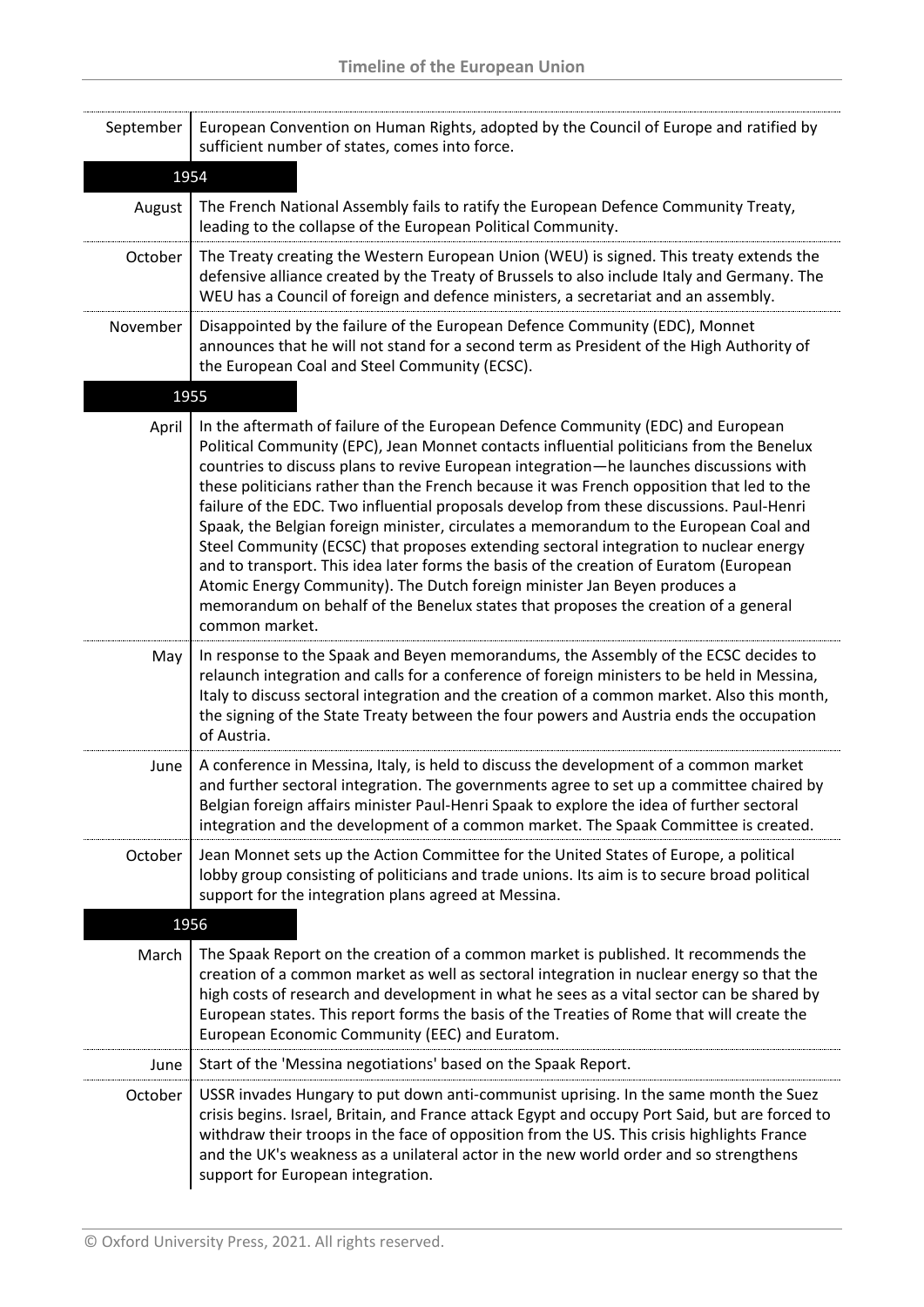|          | 1957                                                                                                                                                                                                                                                                                                                                                                                                                                                                                                                                                                                                                                                                                                                                           |
|----------|------------------------------------------------------------------------------------------------------------------------------------------------------------------------------------------------------------------------------------------------------------------------------------------------------------------------------------------------------------------------------------------------------------------------------------------------------------------------------------------------------------------------------------------------------------------------------------------------------------------------------------------------------------------------------------------------------------------------------------------------|
| March    | Completion of the Messina negotiations.                                                                                                                                                                                                                                                                                                                                                                                                                                                                                                                                                                                                                                                                                                        |
| April    | The Treaties of Rome (establishing the European Economic Community (EEC) and Euratom)<br>are signed. The six countries of the European Coal and Steel Community (ECSC) set up the<br>EEC and the Euratom. The EEC aims to create a custom union among the member states,<br>while Euratom is to promote joint development of nuclear energy.                                                                                                                                                                                                                                                                                                                                                                                                   |
|          | 1958                                                                                                                                                                                                                                                                                                                                                                                                                                                                                                                                                                                                                                                                                                                                           |
| January  | The Treaties of Rome come into force, establishing the European Economic Community<br>(EEC) and Euratom. The EEC consists of the European Commission, the Council of<br>Ministers, an advisory Parliamentary Assembly (later the European Parliament) and the<br>European Court of Justice. Walter Hallstein becomes the first President of the EEC<br>Commission, Louis Armand the first President of the Euratom Commission. A committee of<br>permanent representatives (COREPER) is created to prepare the work of the Council of<br>Ministers.                                                                                                                                                                                            |
| March    | The European Parliamentary Assembly meets for the first time. Robert Schuman is elected<br>as its president.                                                                                                                                                                                                                                                                                                                                                                                                                                                                                                                                                                                                                                   |
| June     | The Fourth French Republic collapses; Charles de Gaulle becomes the first leader of the<br><b>Fifth French Republic</b>                                                                                                                                                                                                                                                                                                                                                                                                                                                                                                                                                                                                                        |
| July     | Agriculture ministers, national experts and farm lobby groups meet at a conference in<br>Stresa, Italy, to discuss the details of the Common Agricultural Policy (CAP). The Stresa<br>Conference agrees on a principle of price supports for agricultural products. This means<br>that when prices within the Community fall below an agreed price for agricultural<br>products, the Community will intervene to raise the price by buying the commodity. When<br>the price of imported goods falls below the agreed price, tariffs will be levied to make up<br>the difference. The Stresa Conference also leads to the formation of a European<br>agricultural lobby group, the Committee of Professional Agricultural Organisations (COPA). |
| December | Charles de Gaulle is elected as French President, winning 78.5% of votes and securing his<br>mandate to lead the country.                                                                                                                                                                                                                                                                                                                                                                                                                                                                                                                                                                                                                      |
| 1959     |                                                                                                                                                                                                                                                                                                                                                                                                                                                                                                                                                                                                                                                                                                                                                |
| January  | The European Court of Human Rights is established in Strasbourg.<br>The creation of a customs union in the European Economic Community (EEC) begins.<br>Customs duties within the EEC are cut by 10%, as part of a time frame that proposes an<br>annual 10% reduction in tariffs and annual reductions in quotas. The deadline for the<br>removal of all quotas is 1961. A Common External Tariff is introduced.                                                                                                                                                                                                                                                                                                                              |
| June     | Greece applies for an association agreement with the EEC.                                                                                                                                                                                                                                                                                                                                                                                                                                                                                                                                                                                                                                                                                      |
| July     | Turkey applies for an association agreement with the EEC.                                                                                                                                                                                                                                                                                                                                                                                                                                                                                                                                                                                                                                                                                      |
|          | 1960                                                                                                                                                                                                                                                                                                                                                                                                                                                                                                                                                                                                                                                                                                                                           |
| January  | Austria, Denmark, Norway, Portugal, Sweden, Switzerland and the UK set up the European<br>Free Trade Association (EFTA). Like the European Economic Community (EEC), the EFTA<br>aims to establish free trade area, but it does not resort to common external tariffs and<br>supranational institutions. It is intended to create a counterbalance to the EEC.                                                                                                                                                                                                                                                                                                                                                                                 |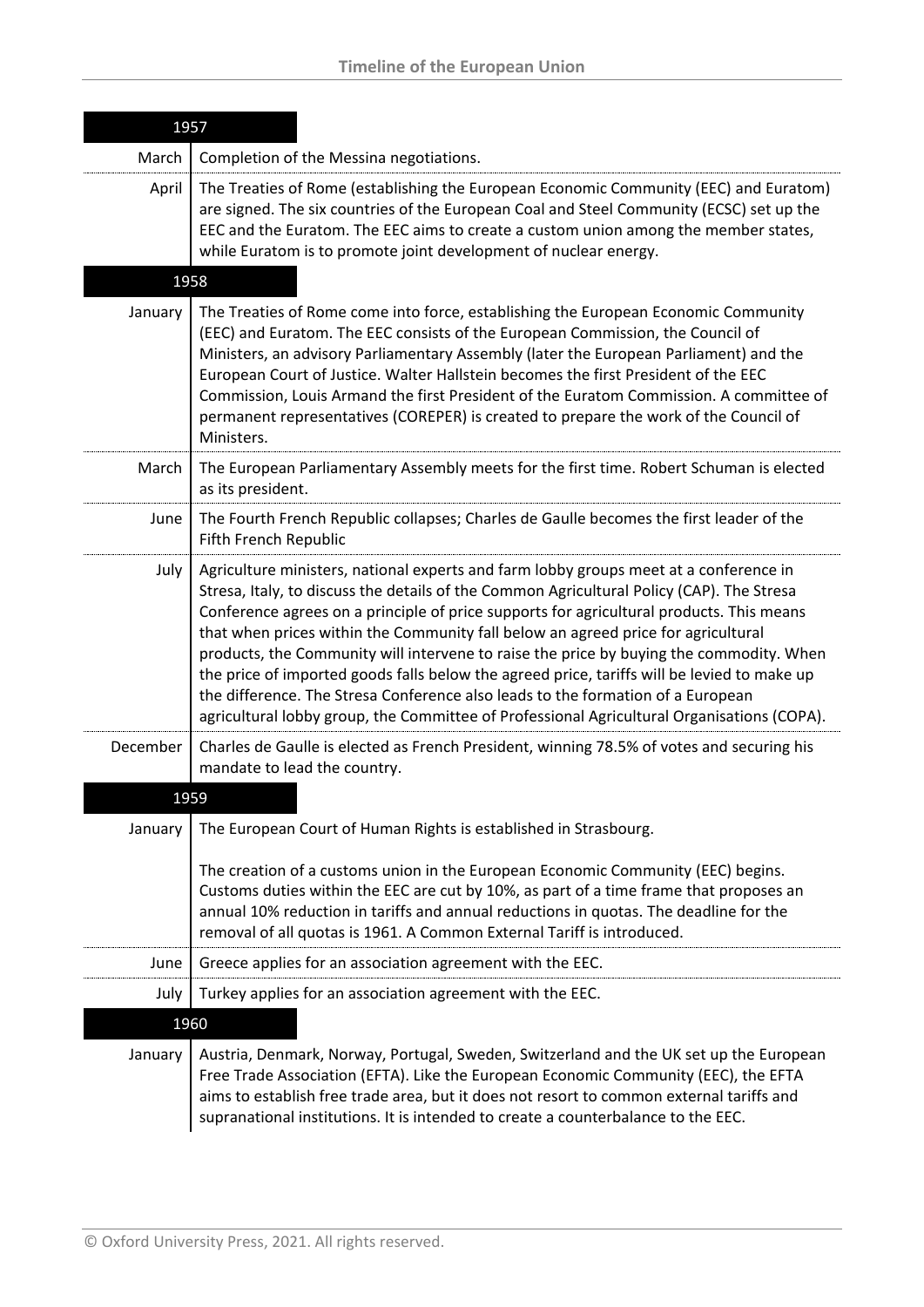| May       | The Council of Ministers agree to Commission proposals to accelerate the creation of a<br>common market by removing internal barriers to trade and creating a common external<br>tariff. This follows lobbying from business interests who are keen to see progress on the<br>development of the common market. The Commission links progress on the common<br>market to the creation of a Common Agricultural Policy (CAP). Linking these issues creates<br>momentum for developing the CAP, which is less widely supported policy than the creation<br>of a common market. This leads to adoption of the main elements of the CAP, which<br>comes into force in 1962.                                                                                                                                                                                                                                                                                         |
|-----------|-----------------------------------------------------------------------------------------------------------------------------------------------------------------------------------------------------------------------------------------------------------------------------------------------------------------------------------------------------------------------------------------------------------------------------------------------------------------------------------------------------------------------------------------------------------------------------------------------------------------------------------------------------------------------------------------------------------------------------------------------------------------------------------------------------------------------------------------------------------------------------------------------------------------------------------------------------------------|
|           | 1961                                                                                                                                                                                                                                                                                                                                                                                                                                                                                                                                                                                                                                                                                                                                                                                                                                                                                                                                                            |
| July      | The Athens Agreement is signed between Greece and the European Economic Community<br>(EEC). This creates the first accession agreement between the EEC and an outside state.<br>The Agreement anticipates eventual Greek accession to the EEC and toward that end<br>provides for the development of a customs union and harmonization of certain agricultural<br>and tax provisions after a period of 22 years and the free movement of persons, services<br>and capital after a period of 12 years.                                                                                                                                                                                                                                                                                                                                                                                                                                                           |
| August    | Britain, Denmark, and Ireland apply for membership of the EEC, but French President<br>Charles de Gaulle is sceptical about the British application.                                                                                                                                                                                                                                                                                                                                                                                                                                                                                                                                                                                                                                                                                                                                                                                                            |
|           | 1962                                                                                                                                                                                                                                                                                                                                                                                                                                                                                                                                                                                                                                                                                                                                                                                                                                                                                                                                                            |
| April     | Norway submits its first application to join the European Economic Community (EEC).                                                                                                                                                                                                                                                                                                                                                                                                                                                                                                                                                                                                                                                                                                                                                                                                                                                                             |
|           | 1963                                                                                                                                                                                                                                                                                                                                                                                                                                                                                                                                                                                                                                                                                                                                                                                                                                                                                                                                                            |
| January   | De Gaulle announces his veto of British membership of the European Economic<br>Community (EEC), arguing that Britain's political and economic interests are incompatible<br>with those of the EEC and that it lacks a commitment to European integration. This move is<br>seen as a reflection of French fears that the close Anglo-American relations would lead to<br>increased American influence in Europe if Britain becomes a member. The veto is also a<br>response to concerns that British opposition could jeopardize the development of the<br>Common Agricultural Policy (CAP) that the French had fought hard for. De Gaulle's surprise<br>announcement of his veto at a press conference is a change in tactics- he had first<br>demanded that the British accept all terms of the acquis, without concessions. The French<br>veto effectively brings to an end to accession negotiations that were underway with<br>Norway, Denmark and Ireland. |
| July      | The first Yaoundé Convention is signed in Yaoundé, Cameroon between the European<br>Economic Community (EEC) and 18 African countries. The agreement provides the<br>countries, mostly former French colonies, with a package of aid and preferential trade<br>relations.                                                                                                                                                                                                                                                                                                                                                                                                                                                                                                                                                                                                                                                                                       |
| September | An Association Agreement is signed with Turkey. The Ankara Agreement, as it is known,<br>aims to strengthen trade and economic relations and lead to the gradual development of a<br>customs union.                                                                                                                                                                                                                                                                                                                                                                                                                                                                                                                                                                                                                                                                                                                                                             |
|           | 1965                                                                                                                                                                                                                                                                                                                                                                                                                                                                                                                                                                                                                                                                                                                                                                                                                                                                                                                                                            |
| April     | The Merger Treaty is signed, agreeing to merge the institutions of the European Coal and<br>Steel Community (ECSC), European Economic Community (EEC), and Euratom into a single<br>organization. The High Authority of the ECSC, the Commission of the EEC and the<br>Commission of Euratom are merged into a single Commission, and the Merger Treaty                                                                                                                                                                                                                                                                                                                                                                                                                                                                                                                                                                                                         |

creates a single Council of Ministers. The Community is now known as the European

Community or 'EC' rather than the 'EEC'.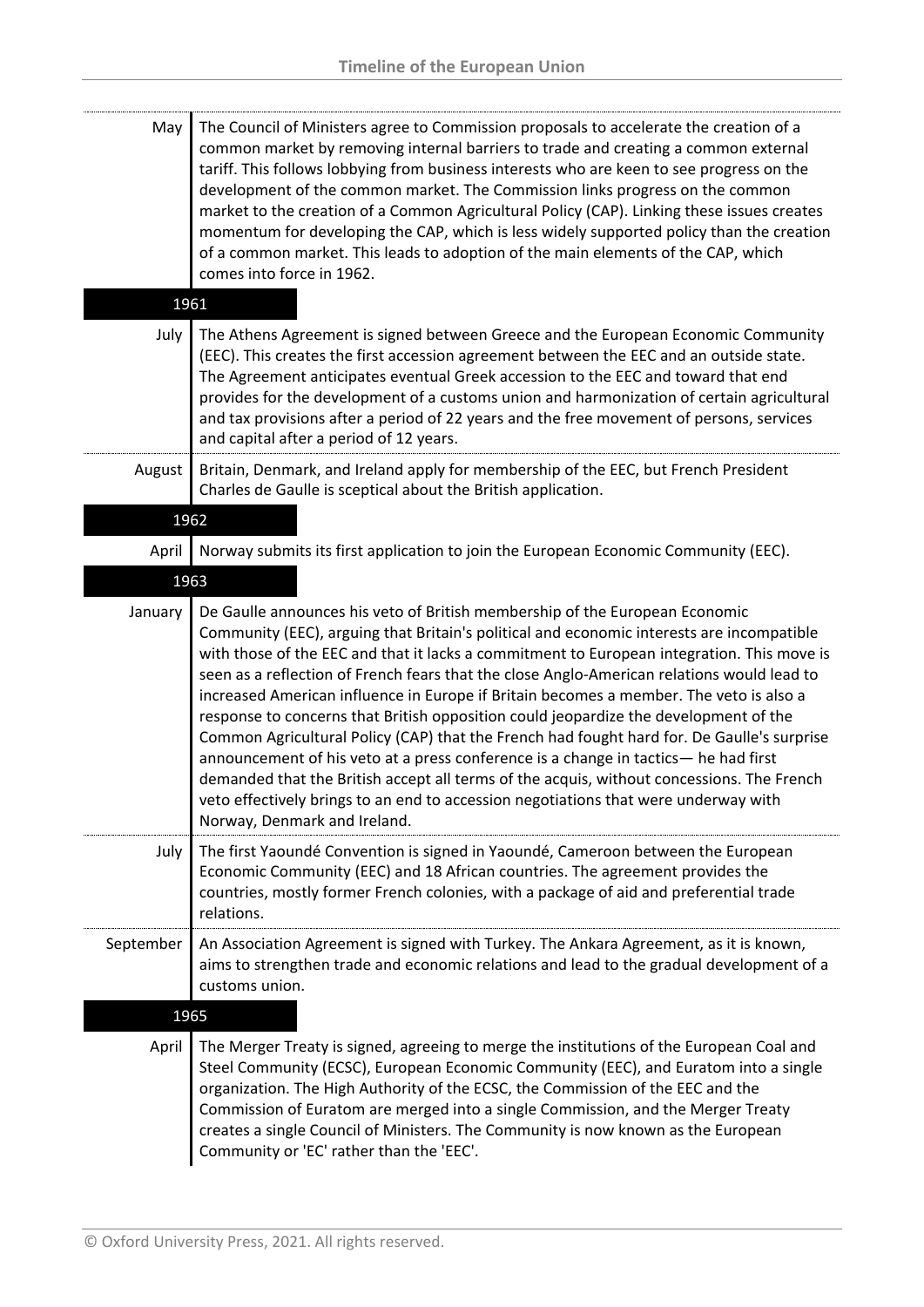| July<br>1966 | The 'empty chair crisis' begins after the French foreign minister withdraws the French<br>Permanent Representative from the Council of Ministers. This French boycott is in protest<br>against the potential waning of intergovernmental influence in the EEC. The Commission<br>proposed to introduce own-source funding for the EEC, replacing the system of funding<br>through national contributions, and enhance the European Parliament's power of<br>budgetary scrutiny. Moreover, the EEC was scheduled to move to qualified majority voting<br>in a number of areas by January 1966 as part of the plan to complete the customs union.<br>The French boycott of the Council brings the work of the EEC to a halt.                                              |
|--------------|-------------------------------------------------------------------------------------------------------------------------------------------------------------------------------------------------------------------------------------------------------------------------------------------------------------------------------------------------------------------------------------------------------------------------------------------------------------------------------------------------------------------------------------------------------------------------------------------------------------------------------------------------------------------------------------------------------------------------------------------------------------------------|
|              |                                                                                                                                                                                                                                                                                                                                                                                                                                                                                                                                                                                                                                                                                                                                                                         |
| January      | The Luxemburg compromise ends the French boycott of the Council of Ministers, six<br>months after it began. The Luxemburg Compromise reinforces intergovernmentalism in<br>the EEC through the following measures: first, it gives governments the right to veto<br>proposals in the Council of Ministers if their national interests were at stake. This<br>effectively halts the shift to majority voting that had been planned for January 1966 and<br>consequently stalls integration. The compromise also seeks to limit supranationalism by<br>keeping the EEC budget funded by national contributions and not from own resources and<br>by limiting the political resources of the Commission.                                                                   |
| 1967         |                                                                                                                                                                                                                                                                                                                                                                                                                                                                                                                                                                                                                                                                                                                                                                         |
| May          | Britain, Denmark, and Ireland make a second application for membership of the European<br><b>Economic Community (EEC)</b>                                                                                                                                                                                                                                                                                                                                                                                                                                                                                                                                                                                                                                               |
| July         | The Merger Treaty takes effect and The European Coal and Steel Community (ECSC), the<br>EEC and the Euratom is merged to form the European Community (EC). The Belgian Liberal<br>politician Jean Rey becomes the first Commission President for all three communities<br>(ECSC, EEC, Euratom). In the same month, Sweden applies for membership and Norway<br>makes its second application for membership of the EC.                                                                                                                                                                                                                                                                                                                                                   |
| December     | France vetoes the British membership application for a second time (along with those of<br>Denmark, Ireland, Norway and Sweden).                                                                                                                                                                                                                                                                                                                                                                                                                                                                                                                                                                                                                                        |
| 1968         |                                                                                                                                                                                                                                                                                                                                                                                                                                                                                                                                                                                                                                                                                                                                                                         |
| July         | The Customs Union of the EC is completed ahead of schedule.                                                                                                                                                                                                                                                                                                                                                                                                                                                                                                                                                                                                                                                                                                             |
| 1969         |                                                                                                                                                                                                                                                                                                                                                                                                                                                                                                                                                                                                                                                                                                                                                                         |
| April        | A military coup in Greece leads to the suspension of democratic institutions and the<br>eventual cancellation of the Association Agreement with the European Economic<br>Community (EEC).                                                                                                                                                                                                                                                                                                                                                                                                                                                                                                                                                                               |
|              | French President Charles de Gaulle resigns after being defeated in a referendum on<br>government reforms. The departure of de Gaulle changes the political climate in Europe,<br>removing a source of opposition to further integration.                                                                                                                                                                                                                                                                                                                                                                                                                                                                                                                                |
| December     | The Hague Summit is held to re-launch European integration.                                                                                                                                                                                                                                                                                                                                                                                                                                                                                                                                                                                                                                                                                                             |
|              | At the request of the French, the summit focuses on three aspects of integration:<br>completion; widening; and deepening. The member states agree to grant the EC its own<br>resources and grant limited budgetary oversight powers to the parliament. This replaces<br>the system of national budgetary contributions to the EC. Deepening refers to progress on<br>integration in new policy areas. Member states agree on the objectives of economic and<br>monetary union and cooperation in foreign policy. Unlike his predecessor, Charles de<br>Gaulle, the new French President, Georges Pompidou is not opposed to British<br>membership of the EC and the member states agree on opening accession negotiations<br>with Britain, Denmark, Ireland and Norway. |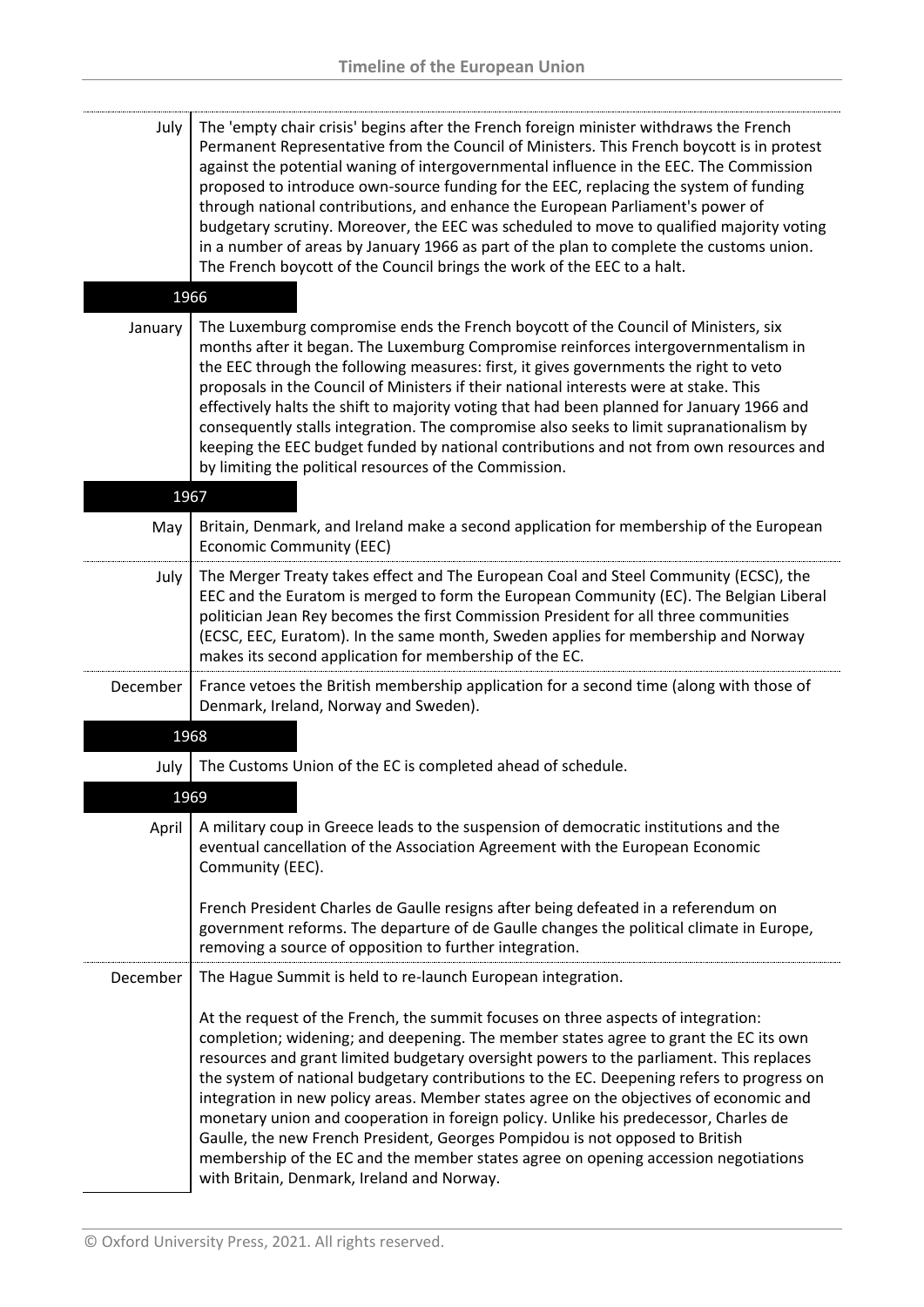| 1970      |                                                                                                                                                                                                                                                                                                                                                                                                                                                                                                                                   |
|-----------|-----------------------------------------------------------------------------------------------------------------------------------------------------------------------------------------------------------------------------------------------------------------------------------------------------------------------------------------------------------------------------------------------------------------------------------------------------------------------------------------------------------------------------------|
| April     | After reaching agreement on the issue at the Hague Summit, the member states signed a<br>Budgetary Treaty that gives the EC financing from its own resources. The Treaty of Rome<br>had originally provided that the EC would undergo a transition from funding the budget<br>from member state contributions to funding by its own resources-the tariffs that EC<br>member states collected on agricultural imports, the common external tariff and a<br>percentage of VAT revenues. The French blocked this transition in 1965. |
| June      | After agreement on re-launching widening of the Community is reached at the Hague<br>Summit, membership negotiations begin with Britain, Ireland, Denmark, and Norway.                                                                                                                                                                                                                                                                                                                                                            |
|           | 1972                                                                                                                                                                                                                                                                                                                                                                                                                                                                                                                              |
| January   | Completion of membership negotiations with Britain, Ireland, Denmark, and Norway;<br>Accession Treaties signed.                                                                                                                                                                                                                                                                                                                                                                                                                   |
| April     | A French referendum on the EC enlargement results in a yes vote of 68.28% with a turnout<br>of 60.27%.                                                                                                                                                                                                                                                                                                                                                                                                                            |
| May       | Irish voters accept EC membership in a referendum, with 83.1% of valid votes in favour of<br>membership and 16.9% of votes against membership.                                                                                                                                                                                                                                                                                                                                                                                    |
| September | Norwegian voters reject EC membership in a referendum with 53.5% of voters opposed to<br>membership.                                                                                                                                                                                                                                                                                                                                                                                                                              |
| October   | At the Paris Summit, the member states agree to give a high priority to the development of<br>regional policy and request the Commission to prepare a report on the issue. The member<br>states reach agreement on the coordination of national regional policies and on the<br>establishment of a regional development fund. The new member states, Britain, Denmark<br>and Ireland, were included in these discussions.                                                                                                         |
|           | Also this month, Danish voters decide in a referendum to join the EC, with 63.4% of voters<br>in favour of membership and 36.6% opposed.                                                                                                                                                                                                                                                                                                                                                                                          |
| 1973      |                                                                                                                                                                                                                                                                                                                                                                                                                                                                                                                                   |
| January   | The first enlargement of the EC takes place and the EC expands to include Britain, Denmark<br>and Ireland.                                                                                                                                                                                                                                                                                                                                                                                                                        |
| October   | The oil crisis begins. OPEC (Organization of Petroleum Exporting Countries) raises the price<br>of oil and announces production cuts. They introduce an embargo on oil exports to the<br>Netherlands because of its support for Israel during the Yom Kippur war.                                                                                                                                                                                                                                                                 |
|           | 1974                                                                                                                                                                                                                                                                                                                                                                                                                                                                                                                              |
| January   | France is forced to leave the currency 'snake in the tunnel'.                                                                                                                                                                                                                                                                                                                                                                                                                                                                     |
| February  | A general election in Britain produces a Labour minority government led by Harold Wilson,<br>who campaigned on promises to renegotiate the British terms of entry of the EC.                                                                                                                                                                                                                                                                                                                                                      |
| July      | Turkey invades Cyprus.                                                                                                                                                                                                                                                                                                                                                                                                                                                                                                            |
| December  | The Paris summit agrees to direct elections to the European Parliament (EP) to be held on<br>or after 1978, the creation of the European Council, and the creation of the European<br>Regional Development Fund (ERDF). The latter is an important concession for British<br>membership of the EC. Germany had been opposed to the creation of the ERDF, but<br>Ireland and Italy threatened to boycott the summit unless the regional fund was<br>established.                                                                   |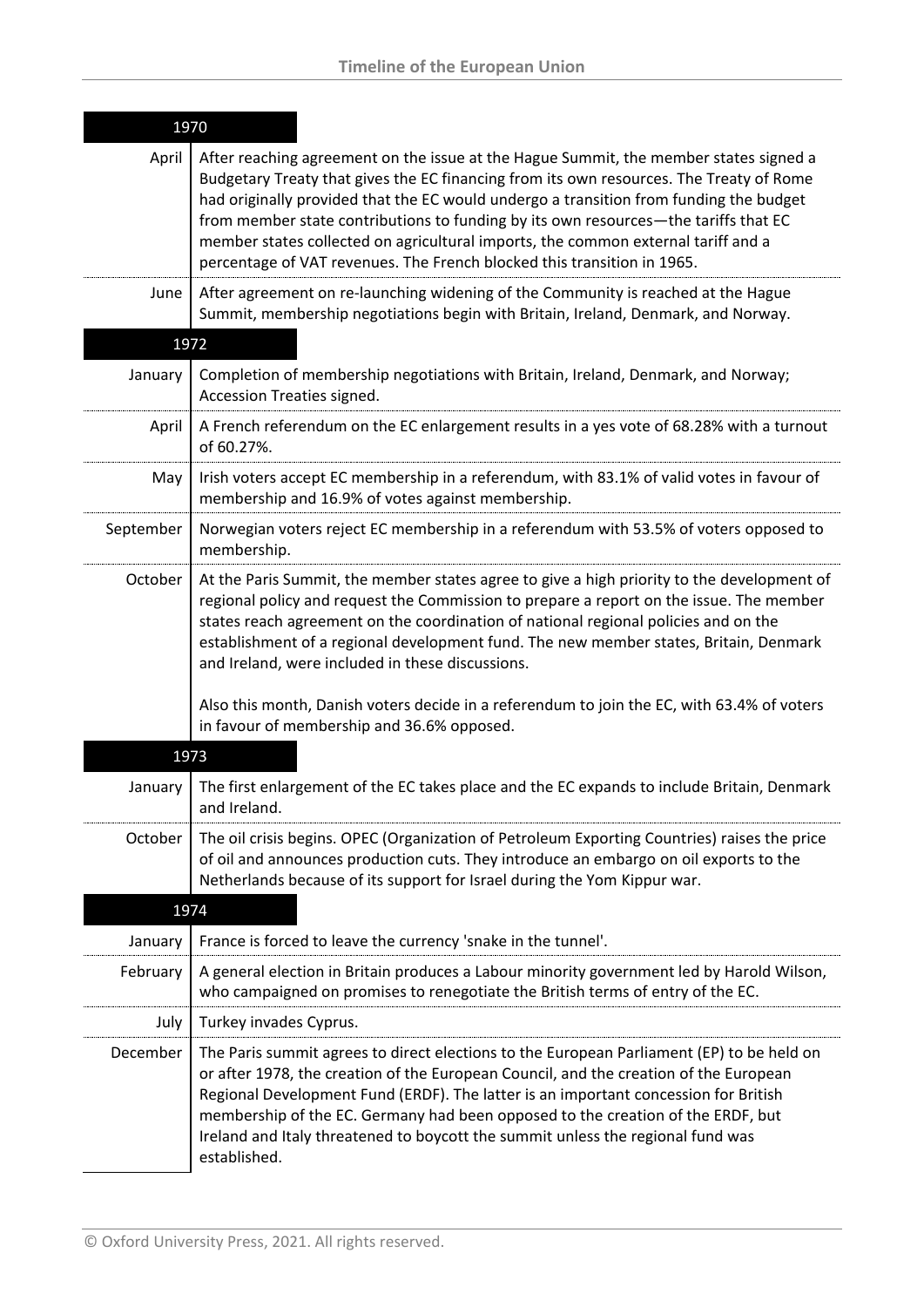| 1975     |                                                                                                                                                                                                                                                                                                                                                                                                                                                                                                                                                                                                                                                                                                               |
|----------|---------------------------------------------------------------------------------------------------------------------------------------------------------------------------------------------------------------------------------------------------------------------------------------------------------------------------------------------------------------------------------------------------------------------------------------------------------------------------------------------------------------------------------------------------------------------------------------------------------------------------------------------------------------------------------------------------------------|
| January  | The European Regional Development Fund (ERDF) comes into operation.                                                                                                                                                                                                                                                                                                                                                                                                                                                                                                                                                                                                                                           |
| February | The First Lomé Convention is signed between the EC and 46 African, Caribbean and Pacific<br>states. This aid and trade package replaces the Yaoundé Convention.                                                                                                                                                                                                                                                                                                                                                                                                                                                                                                                                               |
| March    | First European Council meeting is held in Dublin. Agreement was reached in the 1974 Paris<br>summit to establish regular European Council meetings. The Dublin European Council<br>grants Britain some reimbursement of its VAT contributions.                                                                                                                                                                                                                                                                                                                                                                                                                                                                |
| June     | British Prime Minister Harold Wilson holds a referendum on continued British membership<br>of the EC. During the election campaign in 1974, Wilson was highly critical of the accession<br>terms negotiated by the government of Conservative leader Edward Heath and vowed to<br>hold a referendum on continued membership. Voters endorse British membership by<br>67.23% 'yes' votes, with a turnout of 64.03%. In the same month, Greece lodges its<br>application for membership of the EC, following its return to democracy. This re-<br>establishes Greece's path to EC membership, which had been derailed after the suspension<br>of its 1962 accession agreement following its 1967 military coup. |
| July     | The member states sign the second budgetary treaty that amends the financial provisions<br>of the EC. The Treaty creates the European Court of Auditors and increases the power of<br>the EP by giving it the right to reject the budget as a whole.                                                                                                                                                                                                                                                                                                                                                                                                                                                          |
| 1977     |                                                                                                                                                                                                                                                                                                                                                                                                                                                                                                                                                                                                                                                                                                               |
| March    | Portuguese application for membership of the EC.                                                                                                                                                                                                                                                                                                                                                                                                                                                                                                                                                                                                                                                              |
| July     | Spanish application for membership of the EC.                                                                                                                                                                                                                                                                                                                                                                                                                                                                                                                                                                                                                                                                 |
| 1978     |                                                                                                                                                                                                                                                                                                                                                                                                                                                                                                                                                                                                                                                                                                               |
| June     | Accession negotiations with Portugal begin. Portugal had applied for EC membership in<br>1977 following its transition to democracy.                                                                                                                                                                                                                                                                                                                                                                                                                                                                                                                                                                          |
| July     | The Bremen European Council agrees to pursue proposal from German Chancellor Helmut<br>Schmidt and French President Valéry Giscard d'Estaing for a 'zone of monetary stability in<br>Europe'. This leads to the development of the European Monetary System (EMS).                                                                                                                                                                                                                                                                                                                                                                                                                                            |
|          | The Council decision to elect members of the European Parliament (EP) by direct universal<br>suffrage comes into force.                                                                                                                                                                                                                                                                                                                                                                                                                                                                                                                                                                                       |
| 1979     |                                                                                                                                                                                                                                                                                                                                                                                                                                                                                                                                                                                                                                                                                                               |
| March    | The European Monetary System (EMS) begins operation. All the EC member states join the<br>Exchange Rate Mechanism (ERM) except for Britain, which allows the pound sterling to<br>float on international currency markets.                                                                                                                                                                                                                                                                                                                                                                                                                                                                                    |
| May      | The Greek Accession Treaty is signed.                                                                                                                                                                                                                                                                                                                                                                                                                                                                                                                                                                                                                                                                         |
| June     | The first direct elections to the European Parliament (EP) are held from June 7-10.<br>Elections were originally planned for the autumn of 1978, but were postponed when the<br>British had difficulty enacting national legislation for the elections. Overall, turnout is 63%.<br>Six political groupings are formed for the first European Parliamentary elections: the<br>Socialists, Christian Democrats, Liberals and Allies, European Progressive Democrats,<br>European Conservatives and Communists and Allies.                                                                                                                                                                                      |
| November | At the Dublin European Council, Prime Minister Margaret Thatcher demands a British<br>budgetary rebate to reduce Britain's net contribution to the EC budget. Britain's<br>contribution to the budget is high due to its relatively high levels of VAT receipts and<br>agricultural imports coupled with a small farming sector which meant relatively lower<br>levels of Common Agricultural Policy (CAP) payments to farmers. No agreement is reached.                                                                                                                                                                                                                                                      |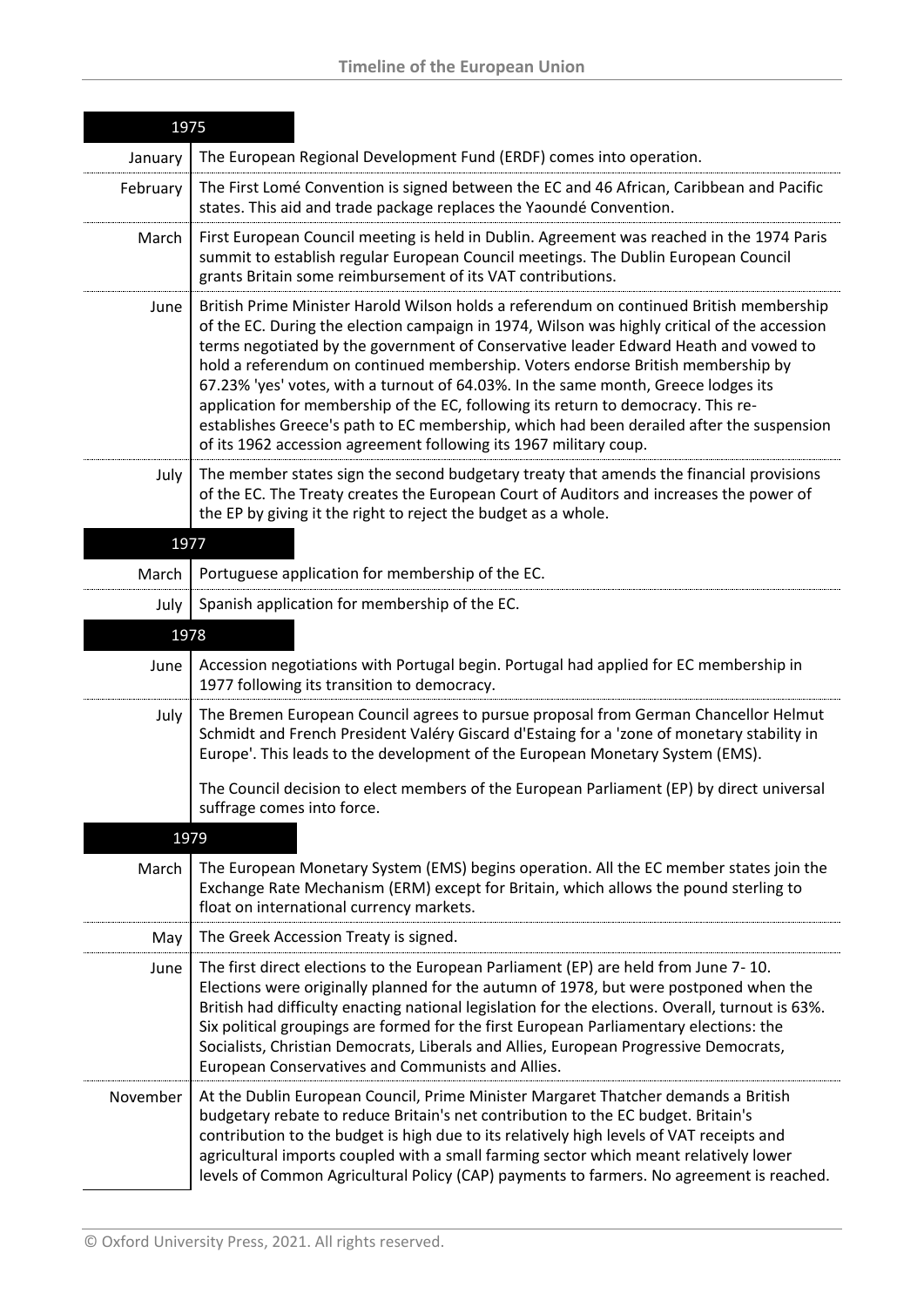| 1980      |                                                                                                                                                                                                                                                                                                                                                                                                                                                                                                                                                                                                                                               |
|-----------|-----------------------------------------------------------------------------------------------------------------------------------------------------------------------------------------------------------------------------------------------------------------------------------------------------------------------------------------------------------------------------------------------------------------------------------------------------------------------------------------------------------------------------------------------------------------------------------------------------------------------------------------------|
| March     | The Second Lomé Convention comes into effect between the EC and the African,<br>Caribbean and Pacific (ACP) countries.                                                                                                                                                                                                                                                                                                                                                                                                                                                                                                                        |
|           | 1981                                                                                                                                                                                                                                                                                                                                                                                                                                                                                                                                                                                                                                          |
| January   | Greece joins the EC and becomes its 10th member state.                                                                                                                                                                                                                                                                                                                                                                                                                                                                                                                                                                                        |
| November  | German foreign minister Hans-Dietrich Genscher and Italian foreign minister Emilio Colombo<br>submit to member states their plan for increasing political co-operation. The 'Genscher-<br>Colombo Plan' emphasises greater foreign policy co-operation among member states and<br>advocates movement toward eventual political union. The plan calls for a new European<br>Charter to replace the treaties and form a constitution for the European Communities.                                                                                                                                                                              |
|           | 1982                                                                                                                                                                                                                                                                                                                                                                                                                                                                                                                                                                                                                                          |
| February  | Greenland withdraws from the EC after a consultative referendum. As part of the Danish<br>realm, Greenland had become a member of the EC when Denmark joined. After being<br>granted Home Rule, Greenland opted to leave the EC. It maintains special fishing rights set<br>out in a protocol of the EC Treaty.                                                                                                                                                                                                                                                                                                                               |
|           | 1983                                                                                                                                                                                                                                                                                                                                                                                                                                                                                                                                                                                                                                          |
| June      | In response to the Genscher-Colombo plan, the Stuttgart European Council signs the<br>Solemn Declaration on European Union, which calls for a strengthening of common<br>policies in the Union, including increased qualified majority voting in the Council and the<br>development of a European foreign policy.                                                                                                                                                                                                                                                                                                                             |
|           | 1984                                                                                                                                                                                                                                                                                                                                                                                                                                                                                                                                                                                                                                          |
| February  | The European Parliament (EP) approves the 'Spinelli Plan', a draft treaty on European<br>Union, by 237 votes in favour and 31 votes against. The treaty was drafted by the EP's<br>Committee on Institutional Affairs, with the Italian MEP Altiero Spinelli as rapporteur.<br>Among its various proposals, the treaty recommended the adoption of the majority voting<br>in the Council, co-decision in the EP, completion of the single market and monetary union<br>and the development of a European foreign policy under the leadership of the European<br>Council. The Parliament's treaty was largely ignored by national parliaments. |
| June      | The Fontainebleau European Council settles the British budgetary dispute by increasing the<br>EC's own resources and decreasing CAP expenditures. The Fontainebleau summit also<br>confirms the member states' commitment to the goal of the completion of the single<br>market and creates the Dooge committee to investigate institutional reforms necessary for<br>completing the single market. The same month, the second direct elections to EP are held.<br>The overall turnout is 61%.                                                                                                                                                |
| September | The Dooge Committee is formed to study the issue of institutional reform in the European<br>Community. The committee is chaired by former Irish foreign minister James Dooge.                                                                                                                                                                                                                                                                                                                                                                                                                                                                 |
| December  | The Third Lomé Convention is signed.                                                                                                                                                                                                                                                                                                                                                                                                                                                                                                                                                                                                          |
|           | 1985                                                                                                                                                                                                                                                                                                                                                                                                                                                                                                                                                                                                                                          |
| January   | The first European passports are issued.                                                                                                                                                                                                                                                                                                                                                                                                                                                                                                                                                                                                      |
| March     | The Brussels European Council gives the Commission a mandate to produce a plan on the<br>completion of the Single Market. The Dooge Report is released. The Dooge report<br>recommends the creation of a European Union, with development of European foreign<br>and security and defence policies, the creation of a single market and economic area and<br>further integration in environmental, cultural and social policy areas. Institutionally, the<br>Dooge report recommends further supranationalism: qualified majority voting, co-decision<br>in the European Parliament (EP), fewer Commissioners and a strengthened executive.   |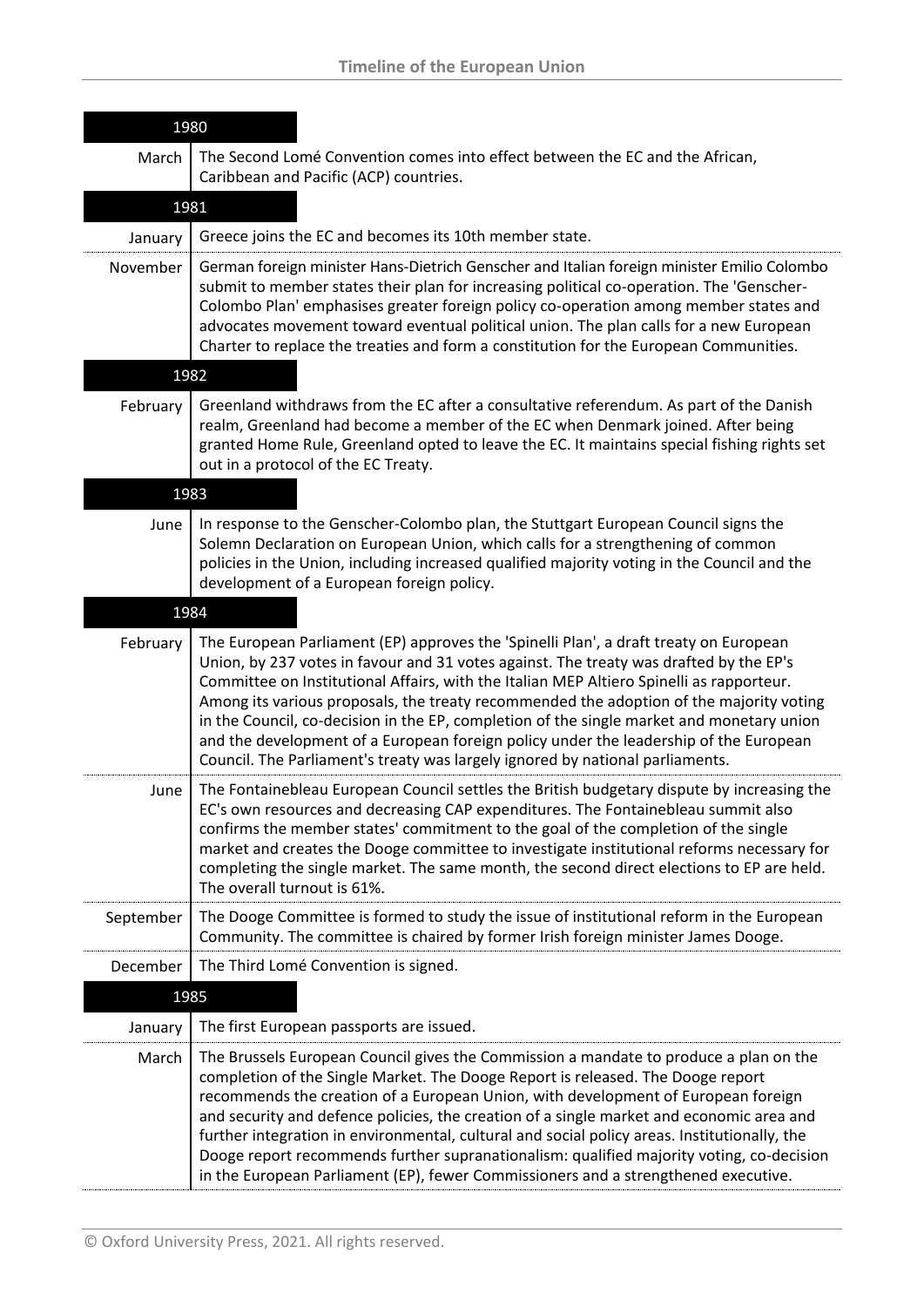| June     | Jacques Delors submits the White Paper on the completion of the Single Market to the<br>European Council meeting in Milan. The report, undertaken together with Commission<br>Vice-President Lord Cockfield, recommends over 300 measures that would remove the<br>remaining barriers to the free movement of people, goods, services and capital by a<br>deadline of 1992. |
|----------|-----------------------------------------------------------------------------------------------------------------------------------------------------------------------------------------------------------------------------------------------------------------------------------------------------------------------------------------------------------------------------|
| December | The Single European Act is agreed in principle by heads of government at Luxembourg<br>European Council. Also, the first Schengen agreement is signed between states that wish<br>to abolish internal border controls. France, Germany, Belgium, Luxemburg, and the<br>Netherlands sign the agreement.                                                                      |
| 1986     |                                                                                                                                                                                                                                                                                                                                                                             |
| January  | Portugal and Spain join the EC, which completes the second round of enlargement,<br>bringing the number of member states to 12.                                                                                                                                                                                                                                             |
| February | On 17 February the foreign ministers of Britain, France, Germany, Belgium, the<br>Netherlands, Luxemburg, Portugal, Spain and Ireland sign the SEA in Luxemburg. Denmark<br>will not sign the treaty until it has gained approval in a referendum, and Italy and Greece<br>declare that they will not sign until the Danish outcome is known.                               |
|          | On 27 February 56.2% of Danish voters approve the SEA in a referendum. The following<br>day, the foreign ministers of Denmark, Greece and Italy sign the Treaty in the Hague.                                                                                                                                                                                               |
| May      | The third Lomé Convention comes into force.                                                                                                                                                                                                                                                                                                                                 |
| 1987     |                                                                                                                                                                                                                                                                                                                                                                             |
| April    | Turkey applies for EC membership.                                                                                                                                                                                                                                                                                                                                           |
| July     | Single European Act (SEA) comes into effect. It revises the Treaty of Rome and aims to<br>create an internal market within the EC. Most significantly, it abolishes national vetoes in a<br>number of policy areas relating to the single market.                                                                                                                           |
| 1988     |                                                                                                                                                                                                                                                                                                                                                                             |
| June     | The Council, the Commission and the European Parliament (EP) sign an interinstitutional<br>agreement aimed at improving budgetary discipline. The agreement ties budget increases<br>to Community GNP growth rates and sets upper ceiling for budgetary increases.                                                                                                          |
| 1989     |                                                                                                                                                                                                                                                                                                                                                                             |
| July     | Austria applies for EC membership.                                                                                                                                                                                                                                                                                                                                          |
| 1990     |                                                                                                                                                                                                                                                                                                                                                                             |
| July     | Cyprus and Malta apply for EC membership.                                                                                                                                                                                                                                                                                                                                   |
| October  | On 3 October the five German Länder of the former German Democratic Republic (GDR)<br>become part of the FRG—and part of the EC—with the re-unification of Germany.<br>Margaret Thatcher reluctantly brings the pound into the Exchange Rate Mechanism (ERM).                                                                                                               |
| November | The second Schengen agreement is signed creating a single external border for<br>immigration checks and leading to the adoption of common rules on asylum, visas and<br>immigration. The agreement is scheduled to come into effect in 1995. Italy becomes a<br>member of the Schengen countries.                                                                           |
| 1991     |                                                                                                                                                                                                                                                                                                                                                                             |
| July     | Sweden applies for EC membership.                                                                                                                                                                                                                                                                                                                                           |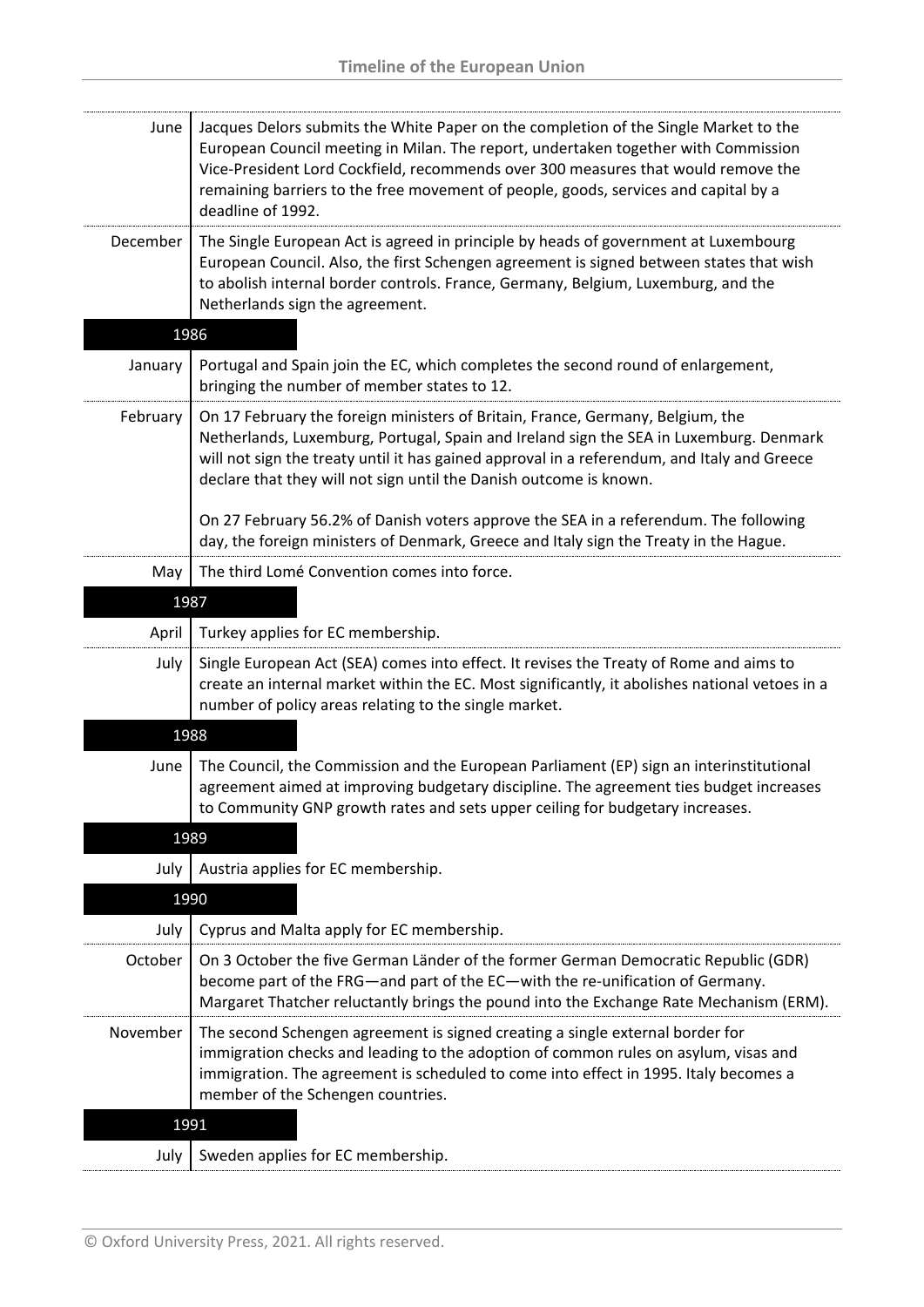| December | The Maastricht European Council agrees the principles of the TEU. The member states<br>agree on a three stage plan for economic and monetary union. The first stage, already<br>begun in 1990, was the freeing of capital markets in Europe. The second stage, scheduled<br>to begin in 1994, is a process of economic convergence. The third stage is the<br>establishment of a European Central Bank (ECB), fixing of exchange rates and adoption of a<br>single currency. Member states agree that this will begin by 1997 if member states satisfy<br>the economic criteria, or by 1999 at the latest. Both Denmark and Britain secure opt-outs<br>from this third stage of monetary union. Politically, the Treaty extends qualified majority<br>voting and establishes a three-pillar structure to promote cooperation in foreign and<br>security policies and on asylum and immigration issues. The Cohesion Fund is established<br>to assist Greece, Spain, Ireland and Portugal. A chapter on social policy is annexed to the<br>TEU as a separate protocol. |
|----------|-----------------------------------------------------------------------------------------------------------------------------------------------------------------------------------------------------------------------------------------------------------------------------------------------------------------------------------------------------------------------------------------------------------------------------------------------------------------------------------------------------------------------------------------------------------------------------------------------------------------------------------------------------------------------------------------------------------------------------------------------------------------------------------------------------------------------------------------------------------------------------------------------------------------------------------------------------------------------------------------------------------------------------------------------------------------------|
| 1992     |                                                                                                                                                                                                                                                                                                                                                                                                                                                                                                                                                                                                                                                                                                                                                                                                                                                                                                                                                                                                                                                                       |
| February | The Maastricht Treaty on European Union (TEU) is signed by the member states and its<br>difficult ratification process begins.                                                                                                                                                                                                                                                                                                                                                                                                                                                                                                                                                                                                                                                                                                                                                                                                                                                                                                                                        |
| March    | Finland applies for EC membership.                                                                                                                                                                                                                                                                                                                                                                                                                                                                                                                                                                                                                                                                                                                                                                                                                                                                                                                                                                                                                                    |
| May      | Switzerland applies for EC membership.                                                                                                                                                                                                                                                                                                                                                                                                                                                                                                                                                                                                                                                                                                                                                                                                                                                                                                                                                                                                                                |
| June     | On 2 June, Danish voters reject the Treaty of Maastricht in a referendum, with 50.7%<br>opposed to the treaty and 49.3% in favour. The turnout for the referendum is 82.90%. In the<br>same month, the Petersberg Declaration of the Western European Union commits member<br>states to allocate armed forces to peace-keeping and humanitarian tasks in Europe.                                                                                                                                                                                                                                                                                                                                                                                                                                                                                                                                                                                                                                                                                                      |
| November | Norway makes its third application for EC membership.                                                                                                                                                                                                                                                                                                                                                                                                                                                                                                                                                                                                                                                                                                                                                                                                                                                                                                                                                                                                                 |
| December | Swiss referendum rejects membership of the European Economic Area (EEA). The Swiss<br>government subsequently suspends its application for membership of EC. In the same<br>month, Denmark successfully negotiated an agreement at the Edinburgh summit which<br>allows four Danish opt-outs from the Maastricht Treaty, including the single currency.                                                                                                                                                                                                                                                                                                                                                                                                                                                                                                                                                                                                                                                                                                               |
| 1993     |                                                                                                                                                                                                                                                                                                                                                                                                                                                                                                                                                                                                                                                                                                                                                                                                                                                                                                                                                                                                                                                                       |
| February | Accession negotiations begin with Austria, Finland and Sweden.                                                                                                                                                                                                                                                                                                                                                                                                                                                                                                                                                                                                                                                                                                                                                                                                                                                                                                                                                                                                        |
| April    | Accession negotiations begin with Norway.                                                                                                                                                                                                                                                                                                                                                                                                                                                                                                                                                                                                                                                                                                                                                                                                                                                                                                                                                                                                                             |
| May      | After Denmark negotiates opt-outs in the Edinburgh Agreement, Danish voters endorse<br>the Treaty on European Union (TEU) in the second Danish referendum on the Treaty, with<br>53.8% of voters in support the second time around.                                                                                                                                                                                                                                                                                                                                                                                                                                                                                                                                                                                                                                                                                                                                                                                                                                   |
| June     | The Copenhagen European Council meeting proposes that the countries of east and<br>central Europe will be eligible for membership once they have fulfilled political criteria of<br>stable institutions, rule of law, human rights and respect for minority rights, economic<br>criteria of a functioning market economy and have adopted the acquis communautaire.<br>These become known as the 'Copenhagen criteria'.                                                                                                                                                                                                                                                                                                                                                                                                                                                                                                                                                                                                                                               |
| November | The Maastricht Treaty comes into force on 1 November. The European Union (EU) is established.                                                                                                                                                                                                                                                                                                                                                                                                                                                                                                                                                                                                                                                                                                                                                                                                                                                                                                                                                                         |
| 1994     |                                                                                                                                                                                                                                                                                                                                                                                                                                                                                                                                                                                                                                                                                                                                                                                                                                                                                                                                                                                                                                                                       |
| January  | Stage II of Economic and Monetary Union (EMU) begins. This involves the convergence of<br>economic policies of member states with objective targets for debt, deficit, inflation and<br>exchange rate fluctuation levels, known as the convergence criteria. In the same month, the<br>European Economic Area (EEA) comes into effect, allowing goods, services, capital and people<br>to move freely among the EU and the EEA members, Norway, Iceland and Liechtenstein.                                                                                                                                                                                                                                                                                                                                                                                                                                                                                                                                                                                            |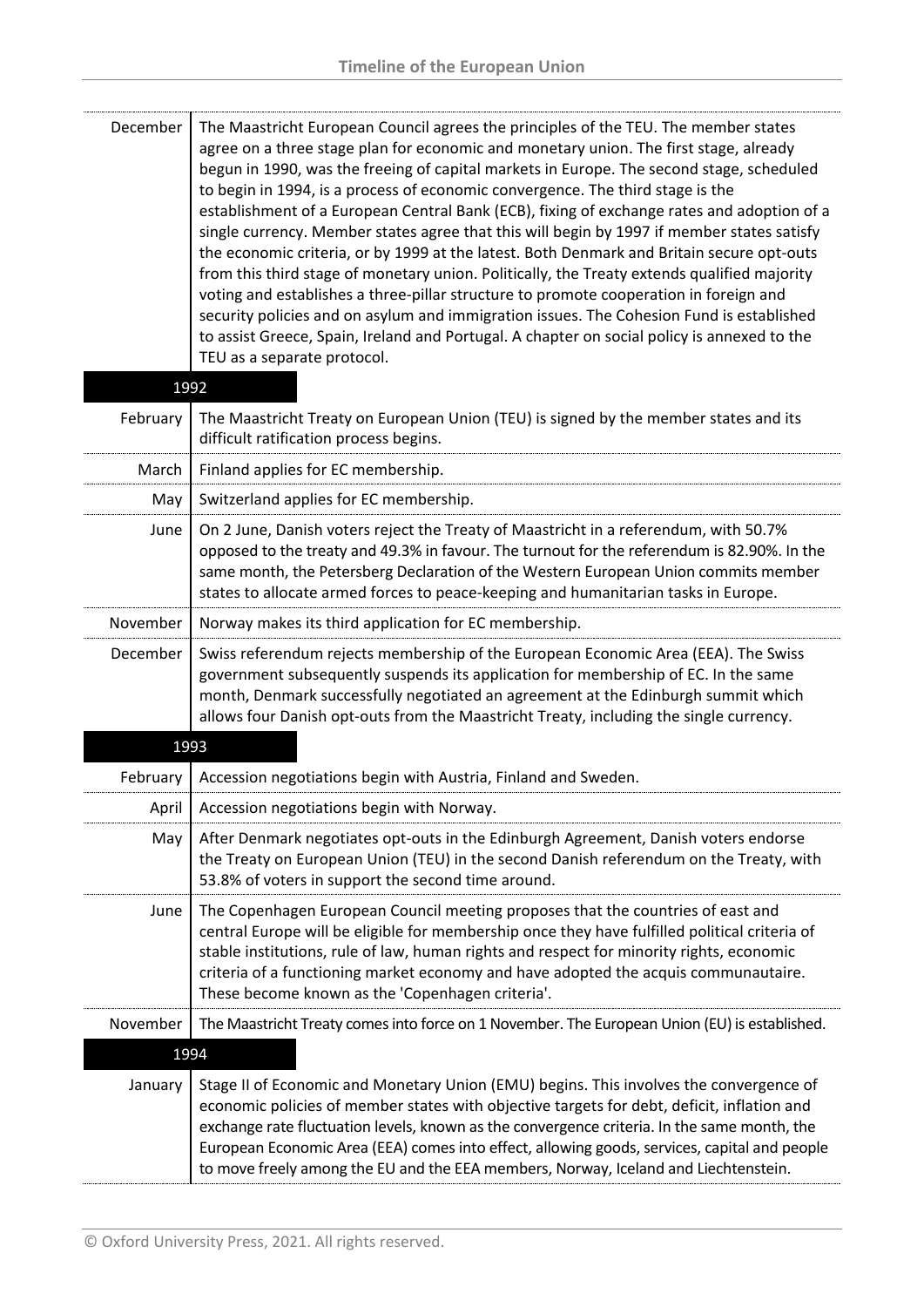| April    | Hungary and Poland apply for EU membership.                                                                                                                                                                                                                                                                                                                                                                                                                                                                                                                                                                                                                                                                                                                                                                                                          |
|----------|------------------------------------------------------------------------------------------------------------------------------------------------------------------------------------------------------------------------------------------------------------------------------------------------------------------------------------------------------------------------------------------------------------------------------------------------------------------------------------------------------------------------------------------------------------------------------------------------------------------------------------------------------------------------------------------------------------------------------------------------------------------------------------------------------------------------------------------------------|
| June     | In a referendum, 66.6% of voters in Austria support EU membership. The fourth direct<br>elections to the European Parliament (EP) are held with an overall voter turnout of 56.8%.                                                                                                                                                                                                                                                                                                                                                                                                                                                                                                                                                                                                                                                                   |
| October  | EU membership is approved in Finland. In a referendum 56.9% of voters support<br>membership.                                                                                                                                                                                                                                                                                                                                                                                                                                                                                                                                                                                                                                                                                                                                                         |
| November | In a referendum held on 13 November 52.8% of Swedish voters support EU membership.<br>Later this month, Norwegian voters reject EU membership in a referendum, with 52.2% of<br>voters opposed to membership and 47.8% in favour. Voter turnout is 88.6%.                                                                                                                                                                                                                                                                                                                                                                                                                                                                                                                                                                                            |
|          | 1995                                                                                                                                                                                                                                                                                                                                                                                                                                                                                                                                                                                                                                                                                                                                                                                                                                                 |
| January  | Austria, Finland, and Sweden become members of the EU, bringing the number of member<br>states to 15. Also in January, the World Trade Organization (WTO) is created, replacing the<br>General Agreement on Tariffs and Trade (GATT).                                                                                                                                                                                                                                                                                                                                                                                                                                                                                                                                                                                                                |
| March    | An expanded Schengen Agreement came into force on 26 March, removing internal border<br>controls among France, Germany, Portugal, Spain, the Benelux countries, Greece and<br>Austria.                                                                                                                                                                                                                                                                                                                                                                                                                                                                                                                                                                                                                                                               |
| June     | Romania and the Slovak Republic apply for EU membership.                                                                                                                                                                                                                                                                                                                                                                                                                                                                                                                                                                                                                                                                                                                                                                                             |
| October  | Latvia applies for EU membership.                                                                                                                                                                                                                                                                                                                                                                                                                                                                                                                                                                                                                                                                                                                                                                                                                    |
| November | Estonia applies for EU membership.                                                                                                                                                                                                                                                                                                                                                                                                                                                                                                                                                                                                                                                                                                                                                                                                                   |
| December | Lithuania and Bulgaria apply for EU membership.                                                                                                                                                                                                                                                                                                                                                                                                                                                                                                                                                                                                                                                                                                                                                                                                      |
|          | 1996                                                                                                                                                                                                                                                                                                                                                                                                                                                                                                                                                                                                                                                                                                                                                                                                                                                 |
| January  | The Czech Republic applies for EU membership.                                                                                                                                                                                                                                                                                                                                                                                                                                                                                                                                                                                                                                                                                                                                                                                                        |
| June     | Slovenia applies for EU membership.                                                                                                                                                                                                                                                                                                                                                                                                                                                                                                                                                                                                                                                                                                                                                                                                                  |
| December | The Dublin European Council agrees on the main principles of a growth and stability pact<br>to support monetary union. The Council highlights the need for member states and the<br>union to work together on growth and employment and to this end issues the Dublin<br>declaration on Employment. The Dublin European Council also calls for an<br>Intergovernmental Conference to examine treaty revision in order to make the Union<br>more responsive to its citizens, to strengthen the capacity of the Union in justice and home<br>affairs, particularly concerning visa, asylum and immigration policy, and to develop greater<br>coherency of external policy. The Council calls for institutional reforms that will improve<br>the EU's ability to take decisions and develop 'comprehensible, transparent and<br>democratic procedures'. |
|          | In the same month, Denmark, Sweden and Finland join the Schengen area.                                                                                                                                                                                                                                                                                                                                                                                                                                                                                                                                                                                                                                                                                                                                                                               |
|          | 1999                                                                                                                                                                                                                                                                                                                                                                                                                                                                                                                                                                                                                                                                                                                                                                                                                                                 |
| January  | The Socialist group in the European Parliament (EP) calls for a censure motion to dismiss<br>the Santer Commission in the wake of fraud allegations. After the Christian Democrats<br>withdraw their support for the motion, it is defeated by a margin of 232 votes in favour of<br>censuring the Commission and 293 votes against. The European Parliament instead calls<br>for an independent committee to investigate the fraud charges.                                                                                                                                                                                                                                                                                                                                                                                                         |
| March    | The Santer Commission resigns after the revelation of fraud, nepotism and<br>mismanagement.                                                                                                                                                                                                                                                                                                                                                                                                                                                                                                                                                                                                                                                                                                                                                          |
| May      | The Amsterdam Treaty enters into force on 1 May.                                                                                                                                                                                                                                                                                                                                                                                                                                                                                                                                                                                                                                                                                                                                                                                                     |
|          |                                                                                                                                                                                                                                                                                                                                                                                                                                                                                                                                                                                                                                                                                                                                                                                                                                                      |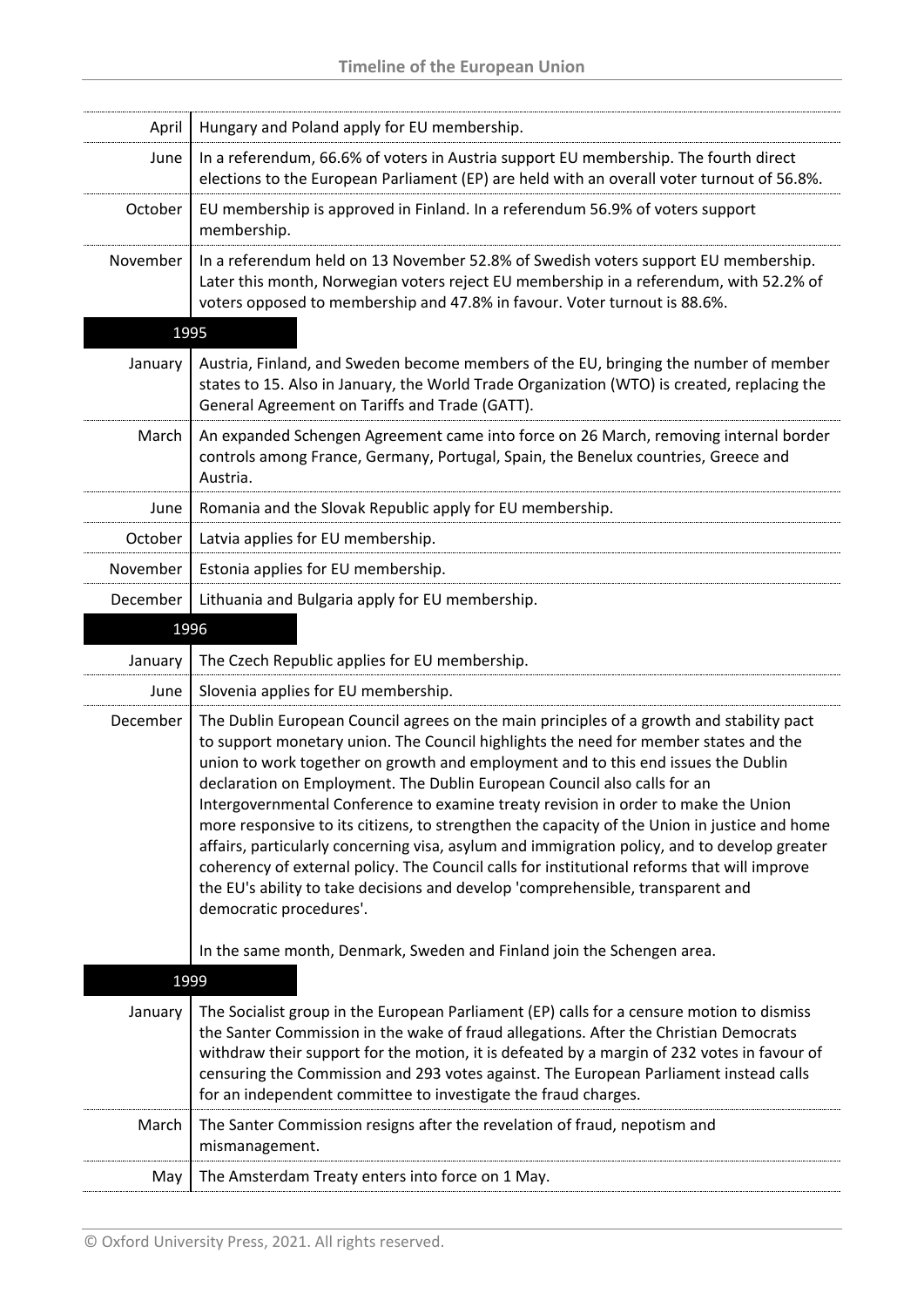| June      | The fifth direct elections to the EP are held. The European People's Party-European<br>Democrats win a plurality of the votes, with a voter turnout of 49.8%.                                                                                                                                                                                                                                                                                                                                                                                                                                                                                                                                                   |
|-----------|-----------------------------------------------------------------------------------------------------------------------------------------------------------------------------------------------------------------------------------------------------------------------------------------------------------------------------------------------------------------------------------------------------------------------------------------------------------------------------------------------------------------------------------------------------------------------------------------------------------------------------------------------------------------------------------------------------------------|
| December  | The Helsinki European Council agrees to open accession negotiations with Bulgaria, Latvia,<br>Lithuania, Malta, Romania, and Slovakia, and also recognises Turkey as an applicant<br>country.                                                                                                                                                                                                                                                                                                                                                                                                                                                                                                                   |
|           | 2000                                                                                                                                                                                                                                                                                                                                                                                                                                                                                                                                                                                                                                                                                                            |
| February  | An Intergovernmental Conference (IGC) is launched to discuss reforms left uncompleted<br>after the Treaty of Amsterdam. These include the size and composition of the Commission,<br>the weighting of votes in the Council of Ministers and Qualified Majority Voting.                                                                                                                                                                                                                                                                                                                                                                                                                                          |
| June      | The Cotonou Agreement is signed as a successor to the Lomé Convention.                                                                                                                                                                                                                                                                                                                                                                                                                                                                                                                                                                                                                                          |
| September | In a referendum, Danish people vote to reject adoption of the Euro by a vote of 53% to<br>47%                                                                                                                                                                                                                                                                                                                                                                                                                                                                                                                                                                                                                   |
| December  | The Nice European Council agrees the Treaty of Nice and formally proclaims the Charter of<br>Fundamental Rights of the European Union. The Treaty proposes a series of institutional<br>reforms to prepare for the upcoming enlargement of the Union.                                                                                                                                                                                                                                                                                                                                                                                                                                                           |
|           | 2001                                                                                                                                                                                                                                                                                                                                                                                                                                                                                                                                                                                                                                                                                                            |
| January   | Greece joins the single currency.                                                                                                                                                                                                                                                                                                                                                                                                                                                                                                                                                                                                                                                                               |
| June      | The Irish people reject the Treaty of Nice in a referendum, with 53.87% voting 'no' and an<br>overall turnout of 34.79%.                                                                                                                                                                                                                                                                                                                                                                                                                                                                                                                                                                                        |
| December  | The Laeken European Council adopts the Declaration on the Future of the European Union,<br>which calls for the establishment of a convention to prepare the ground for a European<br>Constitution for the next Intergovernmental Conference (IGC). The convention is to consist<br>of representatives of member state governments, parliaments, the European Parliament,<br>European Commission and governments and parliaments of accession countries, as well as<br>representatives from the regions and the EU social partners. The Convention is asked to<br>propose ways of creating a clearer division of competences, simplifying the treaties and<br>enhancing democracy and transparency in the Union. |
|           | 2002                                                                                                                                                                                                                                                                                                                                                                                                                                                                                                                                                                                                                                                                                                            |
| January   | Euro notes and coins are introduced in the 12 member states of the EU on 1 January.<br>Denmark, Sweden and Britain stay outside the Eurozone.                                                                                                                                                                                                                                                                                                                                                                                                                                                                                                                                                                   |
| February  | Convention on the Future of Europe begins its deliberations in Brussels, chaired by former<br>French President Valéry Giscard d'Estaing. The Euro becomes the sole currency in the 12<br>Eurozone countries.                                                                                                                                                                                                                                                                                                                                                                                                                                                                                                    |
| July      | The European Coal and Steel Community (ECSC) Treaty expires after 50 years in force.                                                                                                                                                                                                                                                                                                                                                                                                                                                                                                                                                                                                                            |
| October   | Irish voters approve the Nice Treaty in a second referendum. The second referendum sees<br>62.89% of voters supporting the Treaty, with turnout of 49.47%, up almost 15 percentage<br>points from the 2001 referendum.                                                                                                                                                                                                                                                                                                                                                                                                                                                                                          |
|           | 2003                                                                                                                                                                                                                                                                                                                                                                                                                                                                                                                                                                                                                                                                                                            |
| February  | The Treaty of Nice enters into force on 1 February.                                                                                                                                                                                                                                                                                                                                                                                                                                                                                                                                                                                                                                                             |
| March     | Referendums on EU membership are held in Malta and Slovenia which approve EU<br>membership by votes of 53.6% and 89.6% respectively.                                                                                                                                                                                                                                                                                                                                                                                                                                                                                                                                                                            |
|           |                                                                                                                                                                                                                                                                                                                                                                                                                                                                                                                                                                                                                                                                                                                 |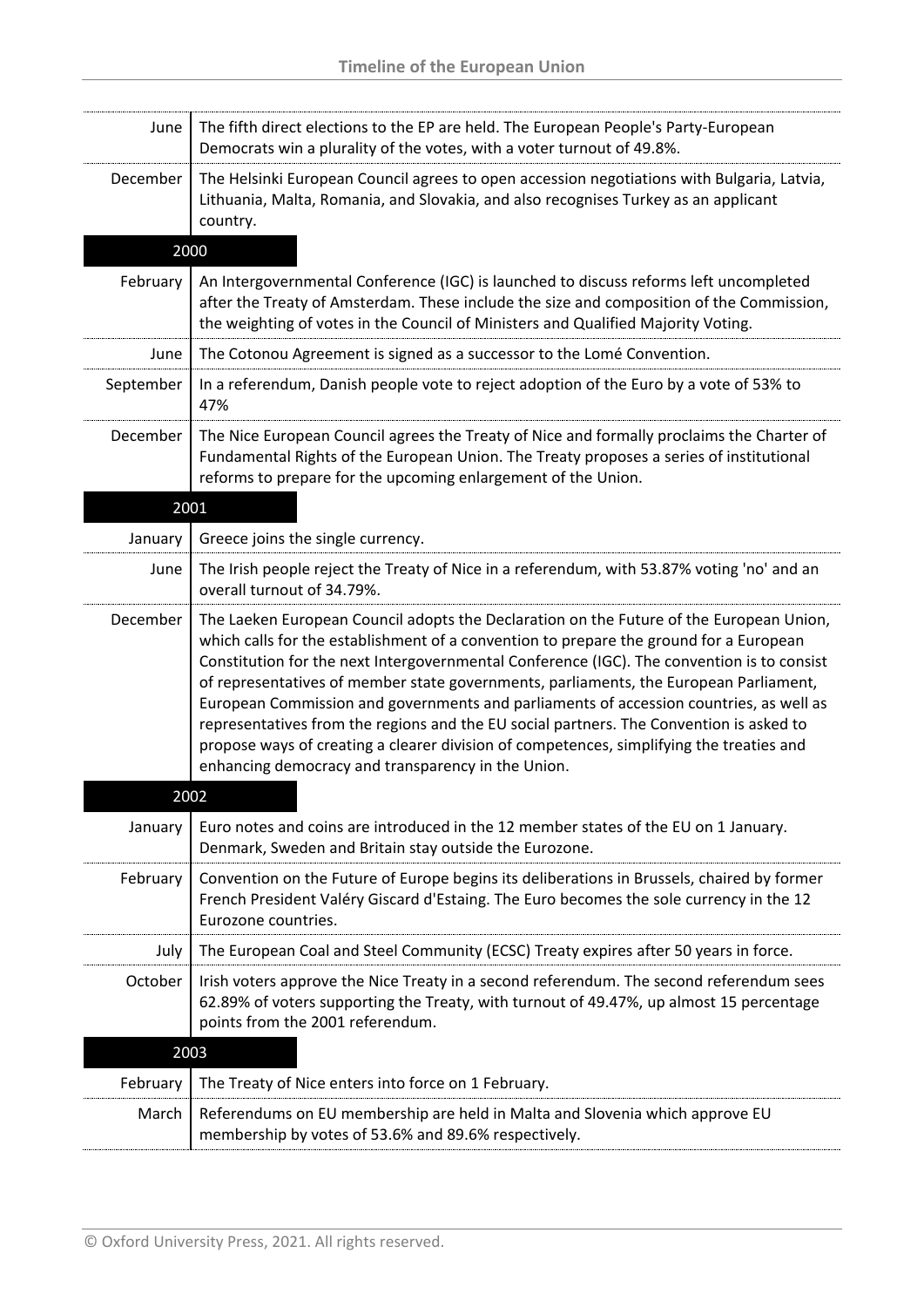| April     | The European Parliament (EP) assents to the accession of ten new member states and the<br>Accession Treaty is signed by all states. The same month, Hungarians vote in a referendum<br>to approve EU membership, with 83.76% of voters in support of membership.                                                                                                                                                                                                                            |
|-----------|---------------------------------------------------------------------------------------------------------------------------------------------------------------------------------------------------------------------------------------------------------------------------------------------------------------------------------------------------------------------------------------------------------------------------------------------------------------------------------------------|
| May       | Voters approve EU memberships in referendums held in Lithuania (89.95% in favour) and<br>Slovakia (92.46% in favour).                                                                                                                                                                                                                                                                                                                                                                       |
| June      | In referendums in Poland and the Czech Republic, voters approve EU membership with<br>support of 77.45% in Poland and 77.33% in the Czech Republic.                                                                                                                                                                                                                                                                                                                                         |
| July      | Valéry Giscard d'Estaing presents the draft EU Constitution to the European Council which<br>approves it in principle for the member states to consider in more detail for the next<br>European Council in December.                                                                                                                                                                                                                                                                        |
| September | Swedish people vote to reject adoption of the Euro in a referendum with 55.91% 'no' votes<br>and a turnout of 82.60%.                                                                                                                                                                                                                                                                                                                                                                       |
|           | Estonians vote in a referendum to approve EU membership, with 66.83% in favour. Later in<br>the same month, 67% of voters support EU membership in a referendum in Latvia.                                                                                                                                                                                                                                                                                                                  |
| October   | The Rome Intergovernmental Conference (IGC) convenes to consider the draft EU<br>Constitution.                                                                                                                                                                                                                                                                                                                                                                                              |
| December  | The proposals of the Constitutional Convention are presented to the EuropeanCouncil. The<br>Council fails to reach agreement on the text of the Constitutional Treaty. While they agree<br>to retain one commissioner per country, the member states fail to agree on the issue of<br>extending Qualified Majority Voting (QMV) to social policy and taxation and on the<br>weighting of votes under QMV. Spain and Poland insist on retaining the formula developed<br>in the Nice treaty. |
|           | 2004                                                                                                                                                                                                                                                                                                                                                                                                                                                                                        |
| May       | Ten new member states—with 74 million citizens—join the EU on 1 May. These include<br>Poland, Hungary, Lithuania, Latvia, Estonia, Slovenia, Slovakia, the Czech Republic, Cyprus<br>and Malta. This fourth round of enlargement expands the EU to 25 member states. The<br>population of the EU's 25 countries reaches 456 million.                                                                                                                                                        |
| June      | Elections to the European Parliament (EP) are marked by a record low turn-out of 63%. The<br>European Council meeting of 17-18 June agrees the text of the Treaty Establishing a<br>Constitution for Europe.                                                                                                                                                                                                                                                                                |
| October   | The Treaty establishing a Constitution for Europe is signed by the Heads of State and<br>Government and the EU Foreign Ministers and enters its ratification stage.                                                                                                                                                                                                                                                                                                                         |
| November  | The Barroso Commission is eventually approved by EP, following the resignation of<br>controversial Italian nominee for the portfolio of Justice, Freedom and Security portfolio,<br>Rocco Buttiglione. He is replaced by Franco Frattini. Lithuania ratifies the CT.                                                                                                                                                                                                                        |
| December  | Heads of government agree to open accession negotiations with Turkey.                                                                                                                                                                                                                                                                                                                                                                                                                       |
|           | 2005                                                                                                                                                                                                                                                                                                                                                                                                                                                                                        |
| February  | On 20 February, the Spanish people vote to approve the Constitutional Treaty in a<br>consultative referendum. 77% of voters supported the Treaty, and 17% were opposed,<br>with an overall low turnout level of 42%. Slovenia ratifies the CT.                                                                                                                                                                                                                                              |
| April     | Bulgaria and Romania sign Accession Treaties with the EU, paving the way for the 6th<br>enlargement of the EU. The European Parliament (EP) gave its assent to accession earlier in<br>the month. Greece and Italy ratify the CT.                                                                                                                                                                                                                                                           |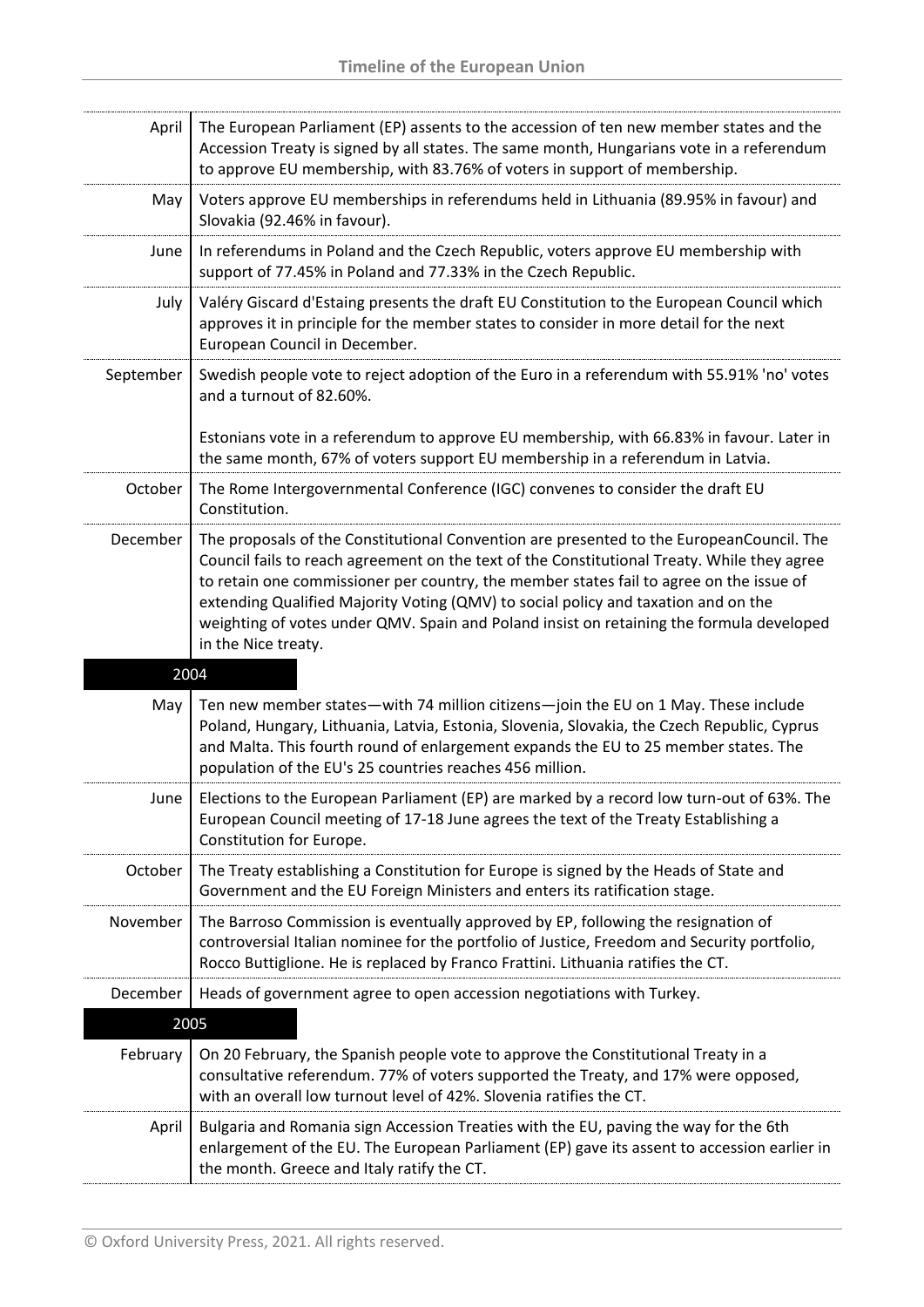| May      | On 29 May, French people vote to reject the Constitutional Treaty by 55% to 45% on a 70%<br>turnout in a legally binding referendum.                                                                                                                                                                                                                                                                                                                                                                                                                                                                                                                                                                                                                                                                                             |
|----------|----------------------------------------------------------------------------------------------------------------------------------------------------------------------------------------------------------------------------------------------------------------------------------------------------------------------------------------------------------------------------------------------------------------------------------------------------------------------------------------------------------------------------------------------------------------------------------------------------------------------------------------------------------------------------------------------------------------------------------------------------------------------------------------------------------------------------------|
|          | Bulgaria and Romania ratify the CT as part of their EU entry preparations.                                                                                                                                                                                                                                                                                                                                                                                                                                                                                                                                                                                                                                                                                                                                                       |
| June     | Three days after the French people rejected the Constitutional Treaty, the Dutch people<br>vote to reject the Constitutional Treaty in a consultative referendum. 61.6% of Dutch<br>voters reject the Treaty. In the wake of the ratification failures in France and the<br>Netherlands, the European Council of 16-17 June announces that the date of 1 November<br>2006, originally set for a report on ratification, is no longer tenable. The member states<br>enter into a 'period of reflection'. The Treaty has already been ratified in Spain, Italy,<br>Austria, Malta, Greece, Slovenia, Slovakia, Hungary, Estonia, Latvia, Lithuania and Cyprus.<br>Ratification is indefinitely delayed in Ireland, Britain, Denmark, Sweden, Portugal, the<br>Czech Republic and Poland. Belgium, Cyprus and Latvia ratify the CT. |
| July     | Luxembourg and Malta ratify the CT.                                                                                                                                                                                                                                                                                                                                                                                                                                                                                                                                                                                                                                                                                                                                                                                              |
| October  | EU entry negotiations commenced with Croatia and Turkey.                                                                                                                                                                                                                                                                                                                                                                                                                                                                                                                                                                                                                                                                                                                                                                         |
| December | The Council of Minster agree EU candidate status for the former Yugoslav Republic of<br>Macedonia.                                                                                                                                                                                                                                                                                                                                                                                                                                                                                                                                                                                                                                                                                                                               |
| 2006     |                                                                                                                                                                                                                                                                                                                                                                                                                                                                                                                                                                                                                                                                                                                                                                                                                                  |
| May      | Estonia ratifies the CT                                                                                                                                                                                                                                                                                                                                                                                                                                                                                                                                                                                                                                                                                                                                                                                                          |
| June     | Austrian European Council reflects on the first year of reflection on the Constitutional<br>Treaty and its ratification but no real progress was made apart from a vague commitment<br>that the reflection period be extended and the ratification procedure be re-launched.                                                                                                                                                                                                                                                                                                                                                                                                                                                                                                                                                     |
| December | Finland Ratifies the CT. Entry negotiations with Turkey suspended in eight topic areas as a<br>result of Turkey failing to open access to ports from EU Cyprus.                                                                                                                                                                                                                                                                                                                                                                                                                                                                                                                                                                                                                                                                  |
| 2007     |                                                                                                                                                                                                                                                                                                                                                                                                                                                                                                                                                                                                                                                                                                                                                                                                                                  |
| January  | Bulgaria and Romania join the EU making 27 member states with a population of 485<br>million citizens. They have one EU Commissioner and one Judge each and up to 2009,<br>Bulgaria has 18 EP seats and Romania 35. The voting figures in the Council are 10 for<br>Bulgaria and 14 for Romania.<br>Slovenia becomes the 13th country to adopt the Euro and join the Eurozone. It is also                                                                                                                                                                                                                                                                                                                                                                                                                                        |
|          | agreed that Malta and Cyprus will join the Eurozone on Jan 1st 2008.                                                                                                                                                                                                                                                                                                                                                                                                                                                                                                                                                                                                                                                                                                                                                             |
| March    | 50th anniversary of the signing of the Treaties of Rome. Berlin European Council statement<br>and re-commitment to the pursuit of European ideals and a new attempt to activate<br>institutional reform either with a revised CT or a new document or set of documents to<br>provide existing Treaty reform.                                                                                                                                                                                                                                                                                                                                                                                                                                                                                                                     |
| April    | The European Community becomes the first organisation to accede to the Hague<br>Conference on Private International Law.                                                                                                                                                                                                                                                                                                                                                                                                                                                                                                                                                                                                                                                                                                         |
| June     | European Council Summit meets in Brussels and agrees to abandon the Constitutional<br>Treaty and to replace it with a Reform Treaty which will amend and rename the existing<br>Treaty on European Union and the EC Treaty. Details to be worked out in an IGC and<br>submitted to a further Summit in October in Lisbon.                                                                                                                                                                                                                                                                                                                                                                                                                                                                                                        |
| July     | Member state representatives meet in Brussels for the formal opening of the<br>intergovernmental conference (IGC) on a draft reform treaty to amend the EU treaties.                                                                                                                                                                                                                                                                                                                                                                                                                                                                                                                                                                                                                                                             |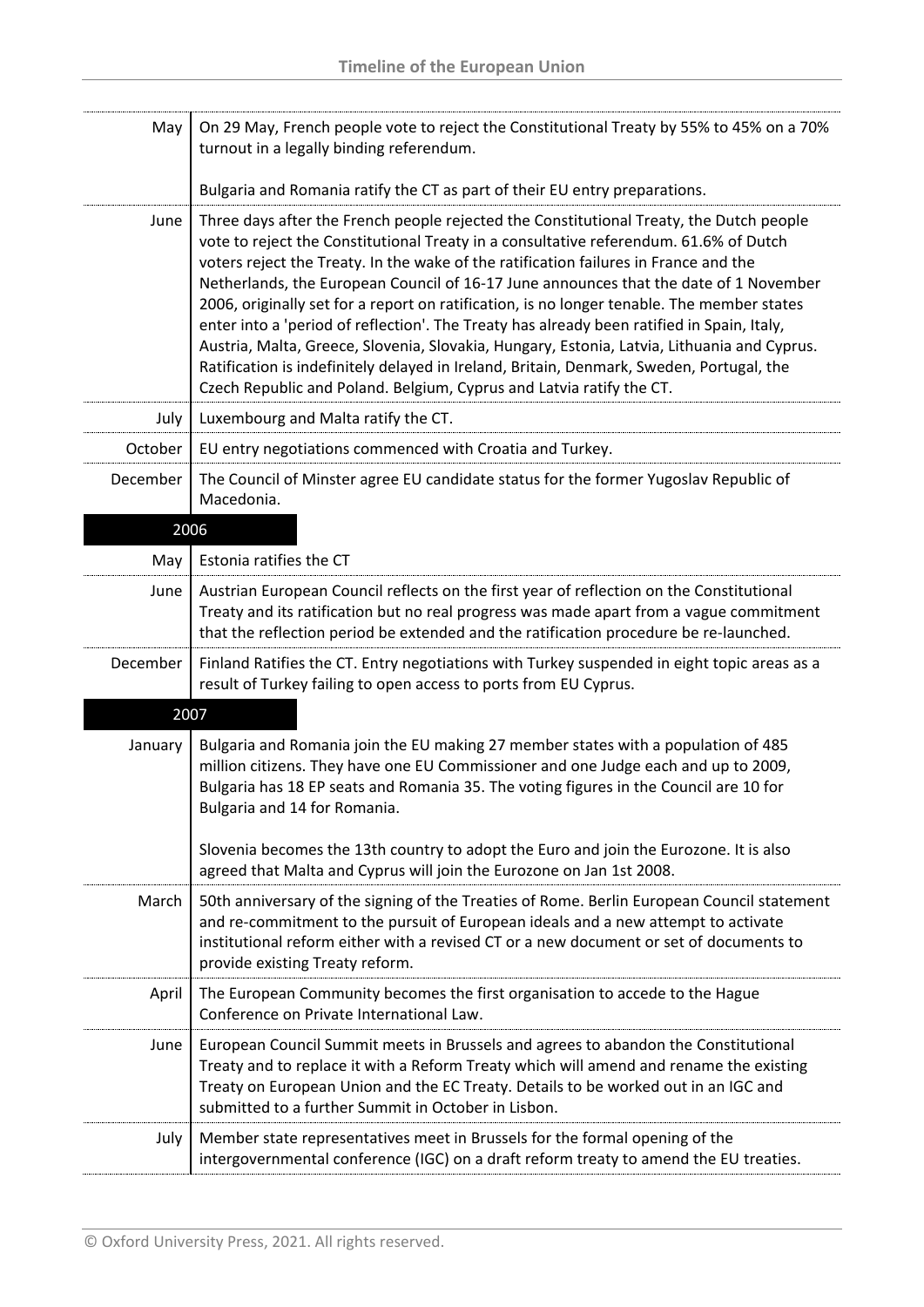| October   | After the usual extended behind the scenes horse-trading and posturing by member<br>states, the European Council in Lisbon agree on the Reform Treaty to extensively amend<br>the existing Treaties, renaming the EC Treaty as the Treaty on the Functioning of the<br>European Union. The Treaty is agreed by all 27 members of the European Council. Formal<br>signature by all 27 Governments will take place in December 2007, after which it is again<br>up to each and every member states to ratify by either parliamentary process or<br>Referendum, if considered necessary.                                                                              |
|-----------|--------------------------------------------------------------------------------------------------------------------------------------------------------------------------------------------------------------------------------------------------------------------------------------------------------------------------------------------------------------------------------------------------------------------------------------------------------------------------------------------------------------------------------------------------------------------------------------------------------------------------------------------------------------------|
| December  | 27 member states gather in Lisbon to sign the Lisbon Reform Treaty which is the formal<br>start necessary for the ratification process. All 27 member states must ratify the Treaty for<br>it to come into force.                                                                                                                                                                                                                                                                                                                                                                                                                                                  |
|           | 2008                                                                                                                                                                                                                                                                                                                                                                                                                                                                                                                                                                                                                                                               |
| January   | Slovenia, the first of the new member states, takes over the European Presidency                                                                                                                                                                                                                                                                                                                                                                                                                                                                                                                                                                                   |
| February  | France ratifies the Lisbon Treaty.                                                                                                                                                                                                                                                                                                                                                                                                                                                                                                                                                                                                                                 |
| March     | The European Parliament celebrates 50 years since its first meeting (then as the European<br>Assembly).                                                                                                                                                                                                                                                                                                                                                                                                                                                                                                                                                            |
| June      | The Irish electorate reject the Lisbon Treaty in the Referendum in Ireland. This is not the<br>first time for Ireland who also rejected the Nice Treaty in June 2001 (perhaps another<br>month might be better?). The ratification process is thus thrown into doubt once again<br>although it does continue in some countries. Thus far, 17 countries have ratified.                                                                                                                                                                                                                                                                                              |
|           | The UK Parliament ratifies the Lisbon Treaty.                                                                                                                                                                                                                                                                                                                                                                                                                                                                                                                                                                                                                      |
| July      | France takes over as EU President.                                                                                                                                                                                                                                                                                                                                                                                                                                                                                                                                                                                                                                 |
| November  | Sweden ratifies the Lisbon Treaty taking the number to 25 Member States with the Czech<br>Republic to vote on it and Ireland having rejected it.                                                                                                                                                                                                                                                                                                                                                                                                                                                                                                                   |
| December  | Following the Irish rejection of the Lisbon Treaty and various discussions both within<br>Ireland and with the French Presidency amongst others, EU ministers decide on a new<br>roadmap for the Treaty at the Brussels summit. It is agreed that, in contrast to the<br>agreement and text of the Treaty, a decision will be taken to allow each EU country to<br>nominate a member of the European Commission with formal Treaty amendment taking<br>place via the next accession Treaty amendments. The Irish government promised to hold a<br>new referendum in exchange for the change and on guarantees of the Irish position on<br>neutrality and abortion. |
|           | 2009                                                                                                                                                                                                                                                                                                                                                                                                                                                                                                                                                                                                                                                               |
| January   | The Czech Republic assumes presidency of the Council for the first time. Slovakia adopts<br>the Euro and becomes the 16th member of the Eurozone.                                                                                                                                                                                                                                                                                                                                                                                                                                                                                                                  |
| March     | EU leaders meet for a summit in Brussels to discuss the economic crisis, also pledging 50<br>billion Euros in emergency funds for non-Eurozone members.                                                                                                                                                                                                                                                                                                                                                                                                                                                                                                            |
| June      | European Parliament elections see centre-right parties making significant gains.                                                                                                                                                                                                                                                                                                                                                                                                                                                                                                                                                                                   |
| July      | Sweden assumes presidency of the Council.                                                                                                                                                                                                                                                                                                                                                                                                                                                                                                                                                                                                                          |
|           | Iceland applies for EU membership.                                                                                                                                                                                                                                                                                                                                                                                                                                                                                                                                                                                                                                 |
| September | Jose Manuel Barroso re-appointed as President of the European Commission for a second term.                                                                                                                                                                                                                                                                                                                                                                                                                                                                                                                                                                        |
| October   | Ireland ratifies the Lisbon Treaty after a second referendum.                                                                                                                                                                                                                                                                                                                                                                                                                                                                                                                                                                                                      |
|           | EU agrees a conditional deal designed to help fight climate change.                                                                                                                                                                                                                                                                                                                                                                                                                                                                                                                                                                                                |
|           |                                                                                                                                                                                                                                                                                                                                                                                                                                                                                                                                                                                                                                                                    |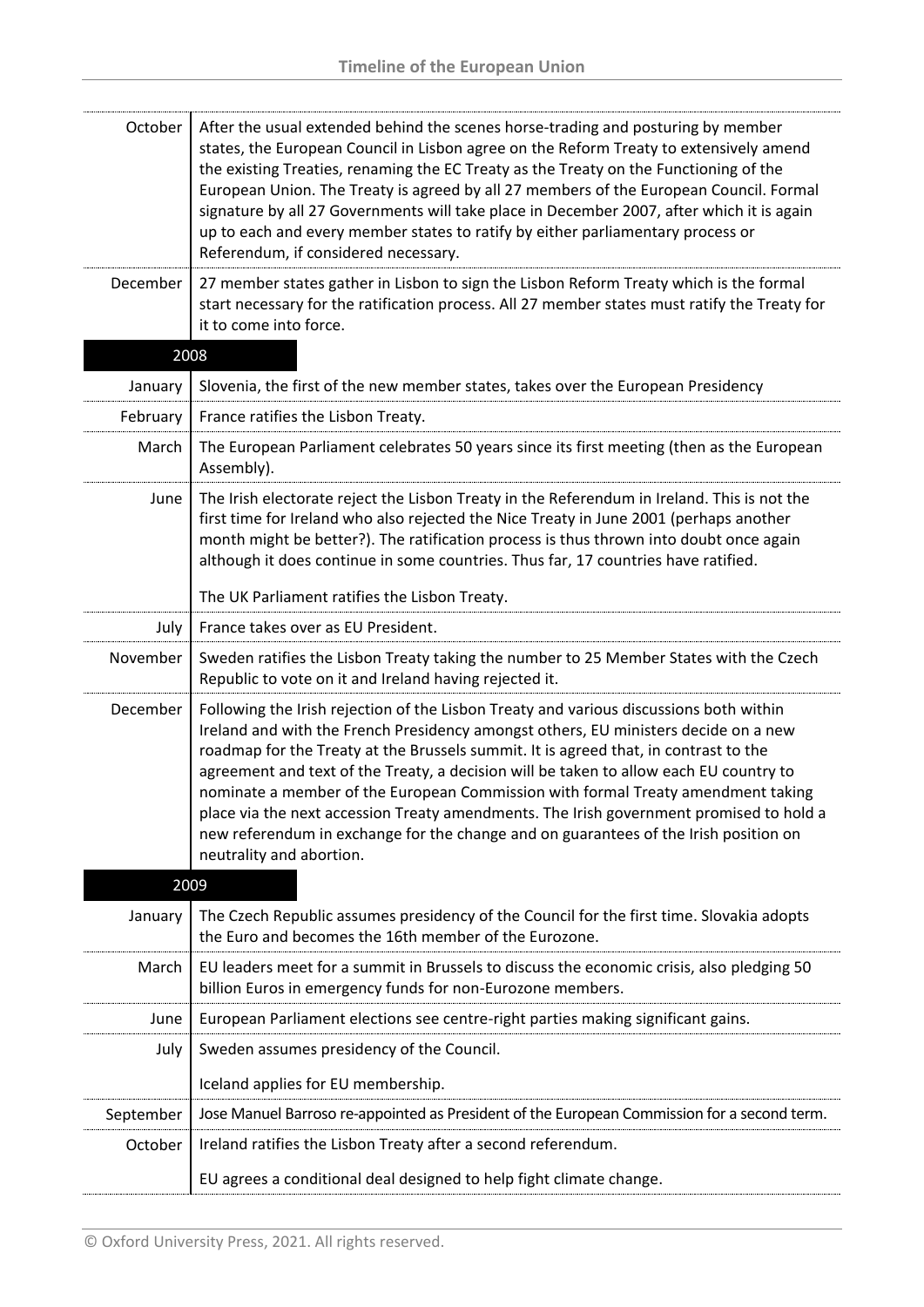| November | Vaclav Klaus, President of the Czech Republic, signs the Lisbon Treaty, marking the final<br>step in the treaties ratification.                                                                                                                                                      |
|----------|--------------------------------------------------------------------------------------------------------------------------------------------------------------------------------------------------------------------------------------------------------------------------------------|
|          | At a meeting of the European Council, Herman Van Rompuy is appointed first permanent<br>President of the EU Council and British Trade Commissioner Catherine Ashton, High<br>Representative of the Union for Foreign Affairs and Security Policy.                                    |
| December | The Lisbon Treaty enters into force.                                                                                                                                                                                                                                                 |
|          | Serbia applies for EU membership.                                                                                                                                                                                                                                                    |
|          | 2010                                                                                                                                                                                                                                                                                 |
| January  | Spain takes over the Council Presidency.                                                                                                                                                                                                                                             |
| February | The European Parliament votes to approve the 26 members making up the new<br>Commission                                                                                                                                                                                              |
| July     | Belgium takes on the 6 month presidency.                                                                                                                                                                                                                                             |
| December | The enhanced co-operation procedure (contained in Arts 226-234 TFEU) is used for the<br>first time to allow international couples living in the EU to decide which law should apply<br>to them in the event of their separation.                                                     |
|          | 2011                                                                                                                                                                                                                                                                                 |
| January  | Hungary takes over for 6 months as the EU President.                                                                                                                                                                                                                                 |
|          | Estonia becomes the 17th member of the Eurozone by its adoption of the Euro. Three new<br>European agencies commence operation: the European Banking Authority, the European<br>Insurance and Occupational Pensions Authority, and the European Securities and Markets<br>Authority. |
| June     | European Council reaches agreement that the accession negotiations for Croatian entry to<br>the EU should be concluded by the end of the month and that Croatia should become the<br>28th EU member in 2013.                                                                         |
| December | Accession Treaty agreed by EU with Croatia and subject to ratification by all 27 member<br>states and Croatia membership entry is set for 1st July 2013.                                                                                                                             |
|          | European Council on economic stability took place to start the process of agreeing new<br>treaties on economic and fiscal policies.                                                                                                                                                  |
|          | 2012                                                                                                                                                                                                                                                                                 |
| January  | A Fiscal Treaty was agreed to combat economic difficulties, with the notable exception of<br>the UK and the Czech Republic.                                                                                                                                                          |
| February | The Economic Stability Mechanism (ESM) for the eurozone country members was signed.                                                                                                                                                                                                  |
| March    | The European Council grants candidate status to Serbia and re-elects Herman Van Rompuy<br>as its President                                                                                                                                                                           |
| October  | The European Stability Mechanism (ESM) enters into force.                                                                                                                                                                                                                            |
| December | The European Union is awarded the Nobel Peace Prize 2012. The prize recognized the EU's<br>contribution over six decades to the promotion of peace and reconciliation, democracy,<br>and human rights.                                                                               |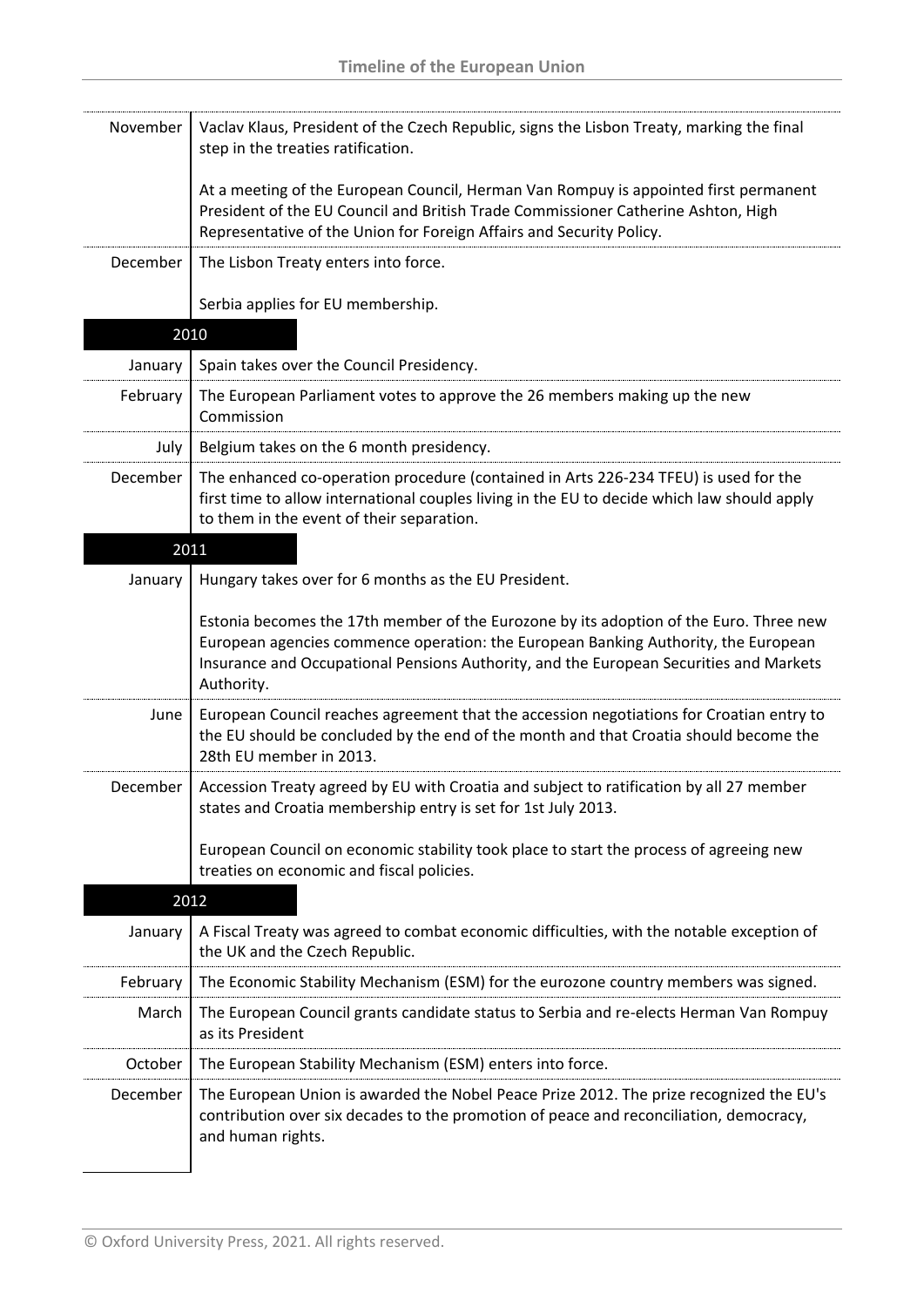| 2013      |                                                                                                                                                                                                                                              |
|-----------|----------------------------------------------------------------------------------------------------------------------------------------------------------------------------------------------------------------------------------------------|
| January   | The Treaty on Stability, Coordination and Governance in the Economic and Monetary<br>Union enters into force.                                                                                                                                |
| July      | Croatia joins the EU as the 28th member state.                                                                                                                                                                                               |
| October   | A single supervisory mechanism for the oversight of banks and other credit institutions is<br>adopted, establishing the first 'pillar' of Europe's banking union.                                                                            |
| November  | Georgia and Moldova sign association agreements with the EU.                                                                                                                                                                                 |
|           | 2014                                                                                                                                                                                                                                         |
| January   | Latvia becomes the 18th member of the Eurozone as it adopts the Euro as its official<br>currency.                                                                                                                                            |
|           | Greece takes over the six-month rotating presidency of the Council of the EU.                                                                                                                                                                |
| February  | The crises in Ukraine flares up over Crimea and generally over its relations with the EU and<br>Russia.                                                                                                                                      |
| May       | European elections take place across the EU and 751 MEPs are elected with a typically low<br>turnout of 43.09%.                                                                                                                              |
| June      | The EU hosts for the first time the G7 meeting of the world's leading industrialised<br>countries (and not the G8 with Russia which had become the norm.                                                                                     |
|           | Jean-Claude Juncker, former Luxembourg Prime Minister is nominated as President-<br>designate of the Commission.                                                                                                                             |
|           | Albania is granted candidate country status for future EU membership.                                                                                                                                                                        |
|           | Association agreements between the EU and Georgia, Moldova and Ukraine are signed.                                                                                                                                                           |
| July      | Italy takes over the six-month rotating presidency of the Council of the EU.                                                                                                                                                                 |
|           | Despite UK opposition, the European Parliament elects Jean-Claude Juncker as the next<br>President of the European Commission.                                                                                                               |
| August    | Donald Tusk, Prime Minister of Poland, is appointed President of the European Council,<br>and Federica Mogherini, the Italian foreign minister, is appointed EU High Representative<br>of the Union for Foreign Affairs and Security Policy. |
| September | With a possible consequence for overall EU membership, the electorate in Scotland voted<br>"No" in a referendum on Scottish independence from the United Kingdom. The "No" side<br>wins with 55.3% voting against independence.              |
| October   | The European Parliament approves the new college of 27 Commissioners, with 423 votes<br>in favour, 209 against and 67 abstentions                                                                                                            |
| November  | New rules enter into force for voting in the Council of Ministers. In order to be adopted by<br>qualified majority, a new law or other decision must now obtain in addition, a 'double<br>majority' of both Member States and population.    |
| December  | Donald Tusk, former Prime Minister of Poland, replaces Herman Van Rompuy as the<br>President of the European Council.                                                                                                                        |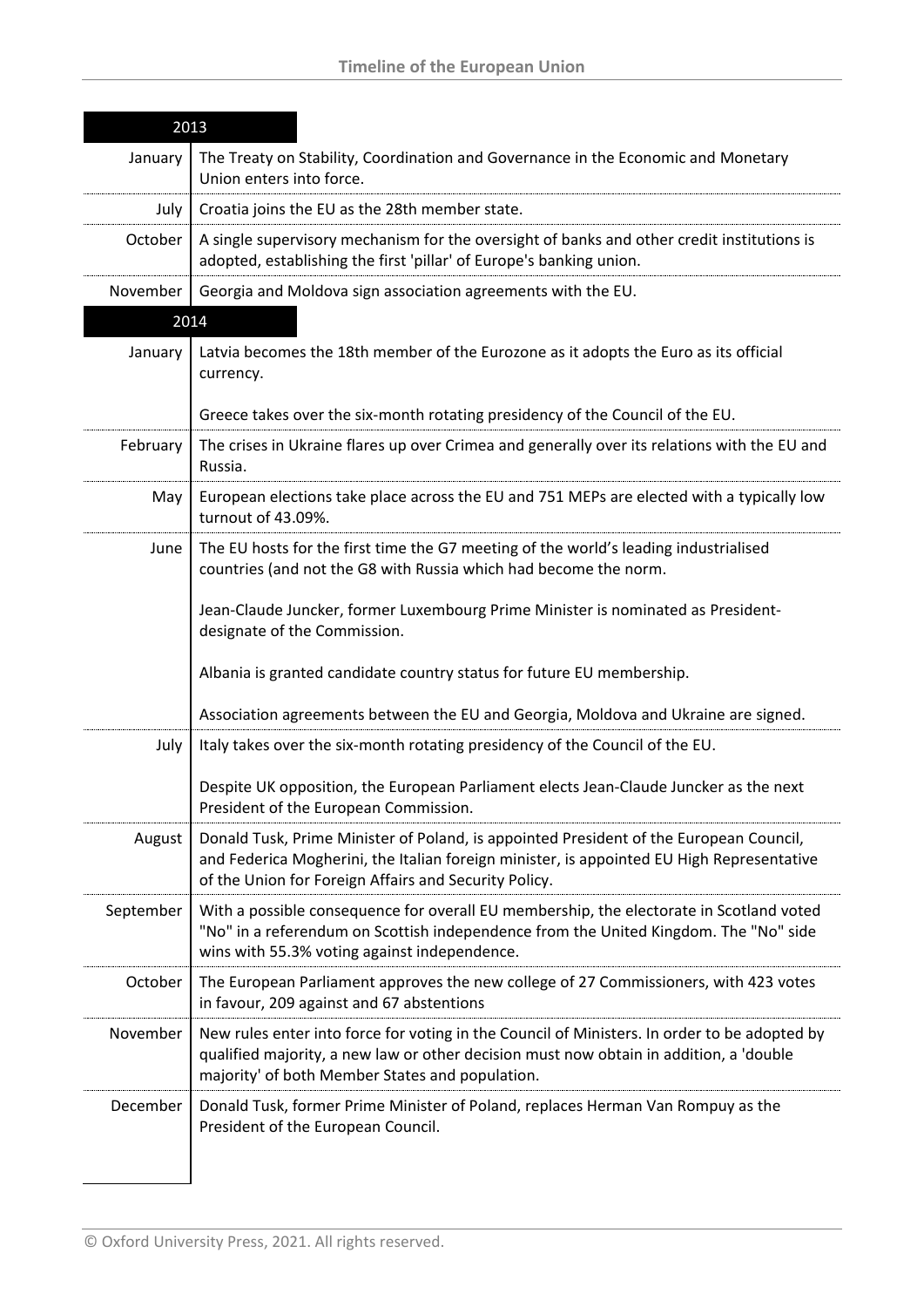| 2015     |                                                                                                                                                                                                                                                                                                               |
|----------|---------------------------------------------------------------------------------------------------------------------------------------------------------------------------------------------------------------------------------------------------------------------------------------------------------------|
| January  | Latvia takes over the six-month rotating presidency of the Council of the EU.<br>Lithuania becomes the 19th member of the Eurozone as it adopts the Euro as its<br>official currency.<br>Greece elects the anti-austerity Party Syriza into a Coalition Government with the right<br>wing Independent Greeks. |
| March    | The European Council agrees to create an energy Union.                                                                                                                                                                                                                                                        |
| May      | The UK elects a conservative majority Government with a manifesto commitment to hold<br>an in/out Referendum on EU membership before the end of 2017.                                                                                                                                                         |
| 2016     |                                                                                                                                                                                                                                                                                                               |
| January  | The Netherlands takes over the 6 month rotating presidency of the EU Council.                                                                                                                                                                                                                                 |
| June     | On 23 June, the UK votes to leave the European Union by 52% to 48%. Prime Minister<br>David Cameron resigns. After a short leadership contest, he is replaced as Prime Minister<br>by Theresa May on 13 July.                                                                                                 |
| July     | Slovakia takes over the six-month rotating presidency of the Council of the EU.                                                                                                                                                                                                                               |
| August   | The European Commission reached a decision that Ireland granted undue tax benefits of<br>up to €13 billion to Apple, which is considered to be illegal under EU state aid rules and<br>allowed Apple to pay substantially less tax than other businesses. Ireland was ordered to<br>recover the illegal aid.  |
|          | 27 heads of state or government meet to begin the process of dealing with the UK and the<br>further development of an EU with 27 member countries, following the UK's decision to<br>leave the Union. They agree on the Bratislava Declaration and Roadmap, setting out the<br>objectives for negotiations.   |
| October  | After some considerable last minute delays, EU and Canadian leaders meet in Brussels and<br>sign the Comprehensive Economic and Trade Agreement, also known as 'CETA'.                                                                                                                                        |
| 2017     |                                                                                                                                                                                                                                                                                                               |
| January  | Malta takes over the six-month rotating presidency of the Council of the EU.                                                                                                                                                                                                                                  |
| February | The European Parliament votes in favour of the Comprehensive Economic and Trade<br>Agreement (CETA) between the EU and Canada. CETA will enter into force when it is<br>ratified by Canada and by the Member States' parliaments.                                                                             |
| March    | 27 member states of the European Council prepare for the celebration of the 60 <sup>th</sup><br>anniversary of the signing of the Treaties of Rome and on the 25th March indeed celebrate<br>that anniversary.                                                                                                |
|          | On the 29th, the UK triggers Article 50 TEU. The UK Prime Minister, Theresa May, notifies<br>the European Council of the United Kingdom's intention to leave the European Union. This<br>starts the UK's withdrawal process under Article 50 of the Lisbon Treaty.                                            |
| June     | Estonia takes over the six-month rotating presidency of the Council of the EU. This is one<br>month earlier due to the withdrawal of the UK from Council and European Council<br>meetings.                                                                                                                    |
|          | The EU celebrated 30 years of 'Erasmus' exchanges abroad which have so far benefited 9<br>million students and young persons throughout Europe.                                                                                                                                                               |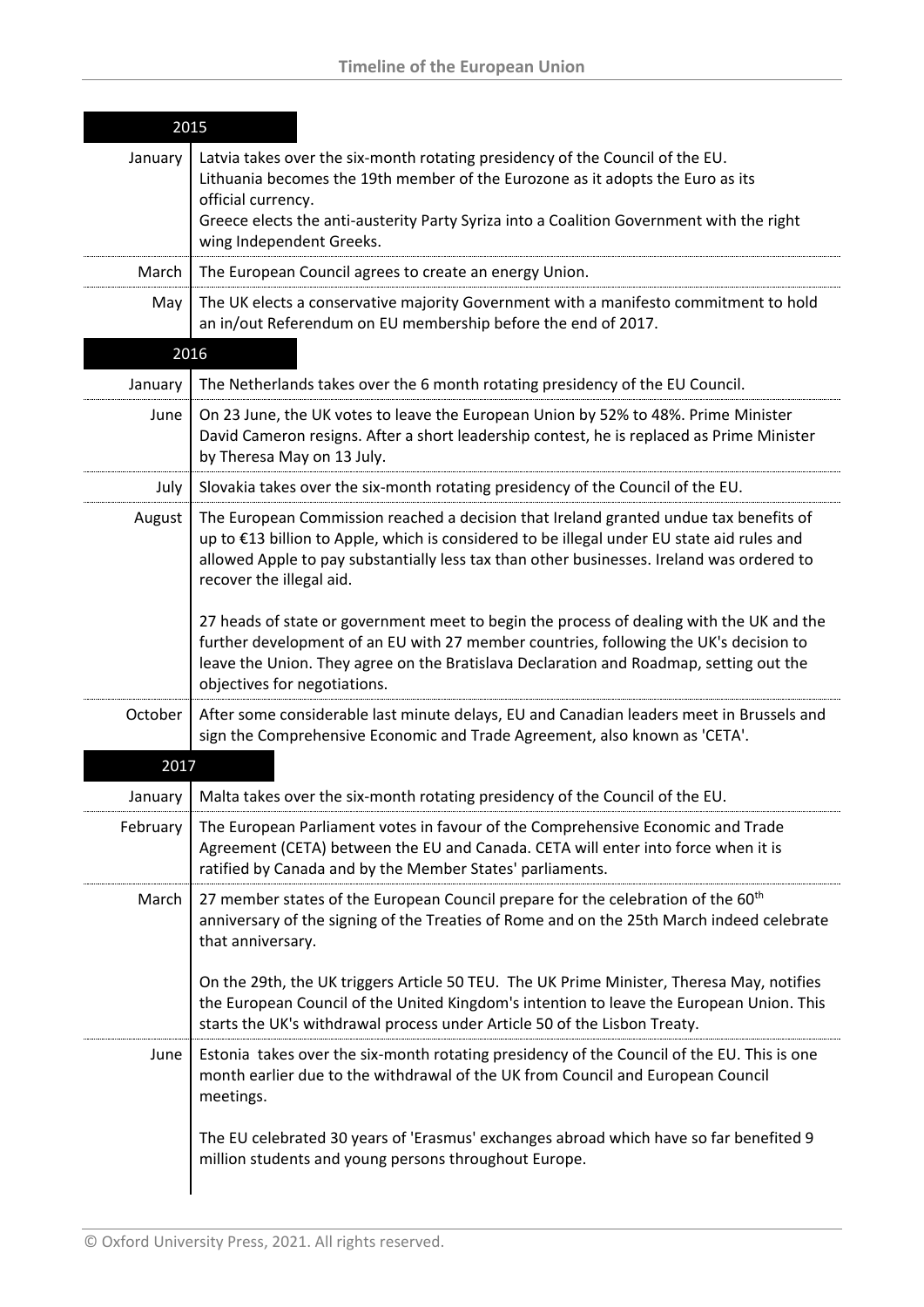|           | Roaming charges for using mobile phones were abolished. Citizens who travel within the<br>EU are able to call, text and connect to the internet on their mobile devices at the same<br>price as they pay at home.                                                                                                                                                                                                                                                                |
|-----------|----------------------------------------------------------------------------------------------------------------------------------------------------------------------------------------------------------------------------------------------------------------------------------------------------------------------------------------------------------------------------------------------------------------------------------------------------------------------------------|
|           | Mrs May loses her majority in Parliament in the UK General election and has to rely on the<br>support of Northern Ireland's DUP - led by Arlene Foster to allow Mrs May to stay in power.                                                                                                                                                                                                                                                                                        |
|           | The first round of Article 50 negotiations between the European Commission and the<br>United Kingdom took place.                                                                                                                                                                                                                                                                                                                                                                 |
|           | 1/2 of Crusoe on Mars13th. The UK Government presents the formally called 'Great Repeal<br>Bill' now officially entitle the European Union (withdrawal) Bill<br>(https://publications.parliament.uk/pa/bills/cbill/2017-2019/0005/18005.pdf) to                                                                                                                                                                                                                                  |
|           | Parliament. This does two 2 things essentially. First to repeal the 1972 European<br>Communities Act and on the day of exiting the EU, to give UK legal effect to all existing EU<br>law applicable in the UK on the day before exit.                                                                                                                                                                                                                                            |
| July      | On the 13th of July the UK Government presents the formally called 'Great Repeal Bill' now<br>officially entitled the European Union (withdrawal) Bill<br>(https://publications.parliament.uk/pa/bills/cbill/2017-2019/0005/18005.pdf) to<br>Parliament. This essentially does two things. First to repeal the 1972 European<br>Communities Act and on the day of exiting the EU, to give UK legal effect to all existing EU<br>law applicable in the UK on the day before exit. |
| September | The Comprehensive Economic and Trade Agreement (CETA) between the EU and Canada<br>entered provisionally into force and will enter into force fully and definitively when all EU<br>Member States have ratified it.                                                                                                                                                                                                                                                              |
| December  | The EU and Japan conclude a landmark free trade agreement. The Economic Partnership<br>Agreement will open up the Japanese market of 127 million consumers to key EU<br>agricultural exports and will increase EU export opportunities in a range of other sectors.                                                                                                                                                                                                              |
|           | EU-27 leaders agree that sufficient progress has been achieved on citizens' rights, the<br>dialogue on Ireland and Northern Ireland, and the financial settlement. The report contains<br>though only agreements in principle, with details to be worked out later but they also<br>adopt guidelines to move to the second phase of negotiations on the UK's withdrawal from<br>the EU.                                                                                          |
|           | 2018                                                                                                                                                                                                                                                                                                                                                                                                                                                                             |
| January   | Bulgaria takes over the six-month rotating presidency of the Council of the EU.                                                                                                                                                                                                                                                                                                                                                                                                  |
| February  | The European Commission adopts a strategy for six partner countries in the Western Balkans<br>to join the European Union, with Serbia and Montenegro as front-runner candidates that<br>could be ready to join by 2025, although the Brexit issue may delay that date.                                                                                                                                                                                                           |
|           | The European Commission publishes the draft Withdrawal Agreement between the<br>European Union and the United Kingdom.                                                                                                                                                                                                                                                                                                                                                           |
| March     | The EU 27 leaders approved of the agreement reached by the negotiators on parts of the<br>legal text of the Withdrawal Agreement, and adopted guidelines on the framework for a<br>future relationship with the UK after Brexit.<br>http://www.consilium.europa.eu/media/33458/23-euco-art50-guidelines.pdf                                                                                                                                                                      |
|           |                                                                                                                                                                                                                                                                                                                                                                                                                                                                                  |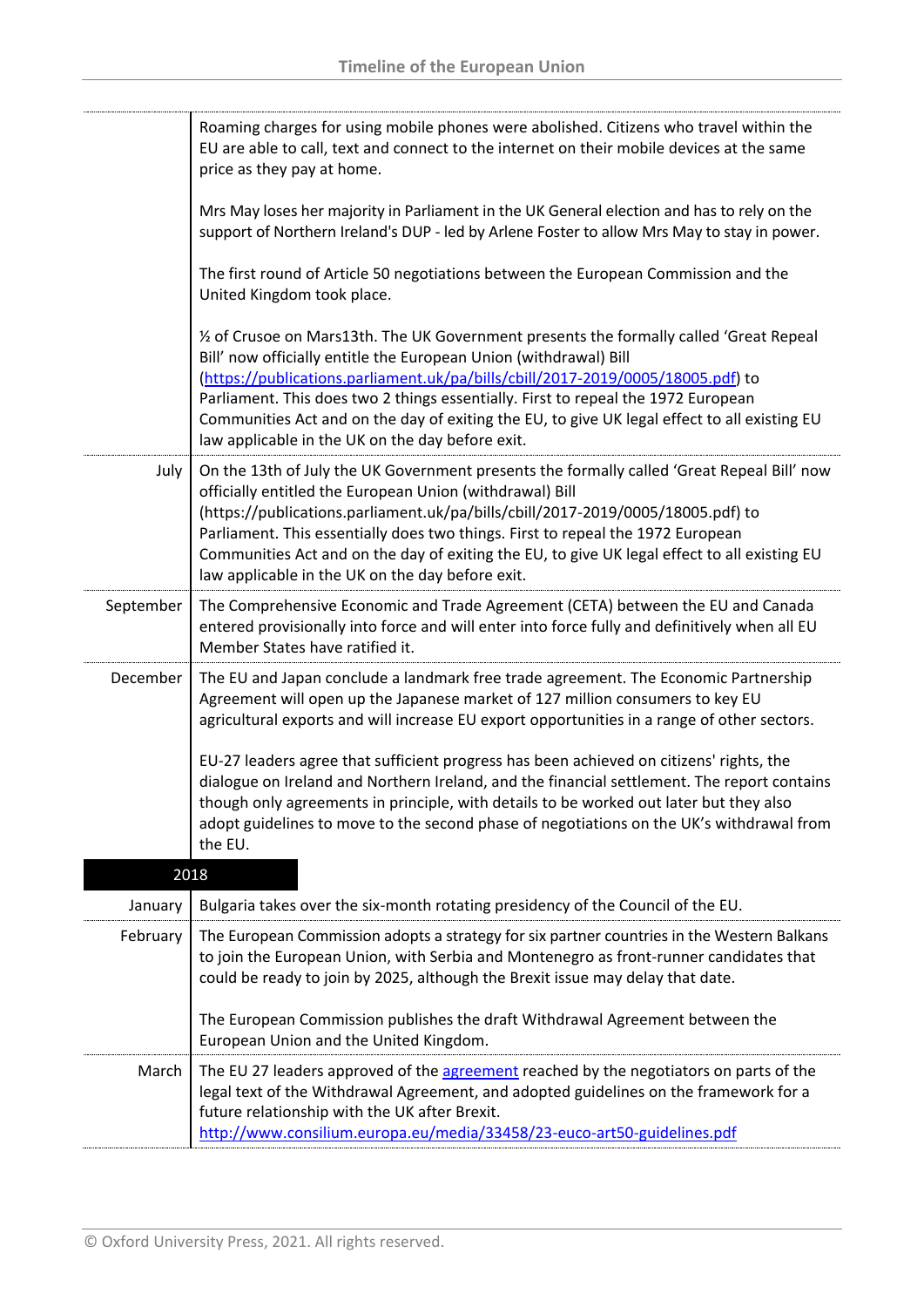| April     | The European Court of Justice ruled<br>https://curia.europa.eu/jcms/upload/docs/application/pdf/2018-04/cp180049en.pdf that<br>a 'wildcat strike' by flight staff following the surprise announcement by TUIfly of a<br>restructuring did not constitute an 'extraordinary circumstance' that releases the airline<br>from its obligation to pay compensation in the event of cancellation or long delay of flight.<br>The European Union and Mexico reach a deal on a new trade agreement.                                          |
|-----------|--------------------------------------------------------------------------------------------------------------------------------------------------------------------------------------------------------------------------------------------------------------------------------------------------------------------------------------------------------------------------------------------------------------------------------------------------------------------------------------------------------------------------------------|
| May       | A customs agreement between the EU and New Zealand was agreed and entered into<br>force. The agreement includes provisions which will enable the partners to prevent,<br>investigate and combat breaches of customs rules. It has consequences for the UK, in that<br>the UK after Brexit will have to negotiate its own individual Customs agreement with NZ<br>and if under WTO rules, this will be subject to those restrictive rules.<br>The EU introduced new rules on privacy, designed to ensure that personal information of |
|           | individuals is protected no matter where it is sent, processed or stored, also outside the<br>EU. Post Brexit, unless the UK adopts those or enacts its own, these rules will not apply in<br>favour of UK citizens. The UK will either have to adopt those or create new similar ones for<br>the UK and keep them line with any changes to them by the EU.                                                                                                                                                                          |
| June      | The EU Council of Ministers adopted a revision of EU aviation safety legislation, which<br>includes EU-wide rules for civil drones of all sizes, to respect principles to ensure safety,<br>security, privacy, data protection and environmental protection. Post Brexit, unless the UK<br>adopts those or enacts its own, these rules will not apply in favour of UK citizens. The UK<br>will either have to adopt those or create new similar ones for the UK and keep them line<br>with any changes to them by the EU.            |
| August    | Austria takes over the Presidency of the Council of the EU.                                                                                                                                                                                                                                                                                                                                                                                                                                                                          |
|           | The rules adopted by the EU to ensure better protection for holidaymakers entered into<br>force. They include stronger rights for consumers booking traditional package holidays and<br>now rules also protect those who book other forms of combined travel. Post Brexit, unless<br>the UK adopts those or enacts its own, these rules will not apply in favour of UK citizens.<br>The UK will either have to adopt those or create new similar ones for the UK and keep<br>them line with any changes to them by the EU.           |
|           | The EU and Japan signed a comprehensive trade deal, the most wide-reaching negotiated<br>by the EU. It includes a strategic partnership agreement for enhanced cooperation across a<br>range of areas, which was subsequently ratified in December 2018. The agreement has<br>consequences for the UK, in that the UK after Brexit will have to negotiate its own<br>individual Customs agreement with Japan and if under WTO rules, this will be subject to<br>those restrictive rules.                                             |
|           | The EU and Japan also concluded an agreement which recognises each other's data<br>protection systems as being 'equivalent' (the principle of equivalence is a well known<br>concept in EU law).                                                                                                                                                                                                                                                                                                                                     |
|           | Within the EU, Greece concluded a stability support programme to consolidate and<br>strengthen its place within the EU euro zone. The programme tackles the longstanding and<br>structural issues in Greece that contributed its an economic crisis.                                                                                                                                                                                                                                                                                 |
| September | EU-27 leaders met to discuss migration and internal security and to review progress in the<br>talks on the UK's withdrawal and the way forward.                                                                                                                                                                                                                                                                                                                                                                                      |
|           |                                                                                                                                                                                                                                                                                                                                                                                                                                                                                                                                      |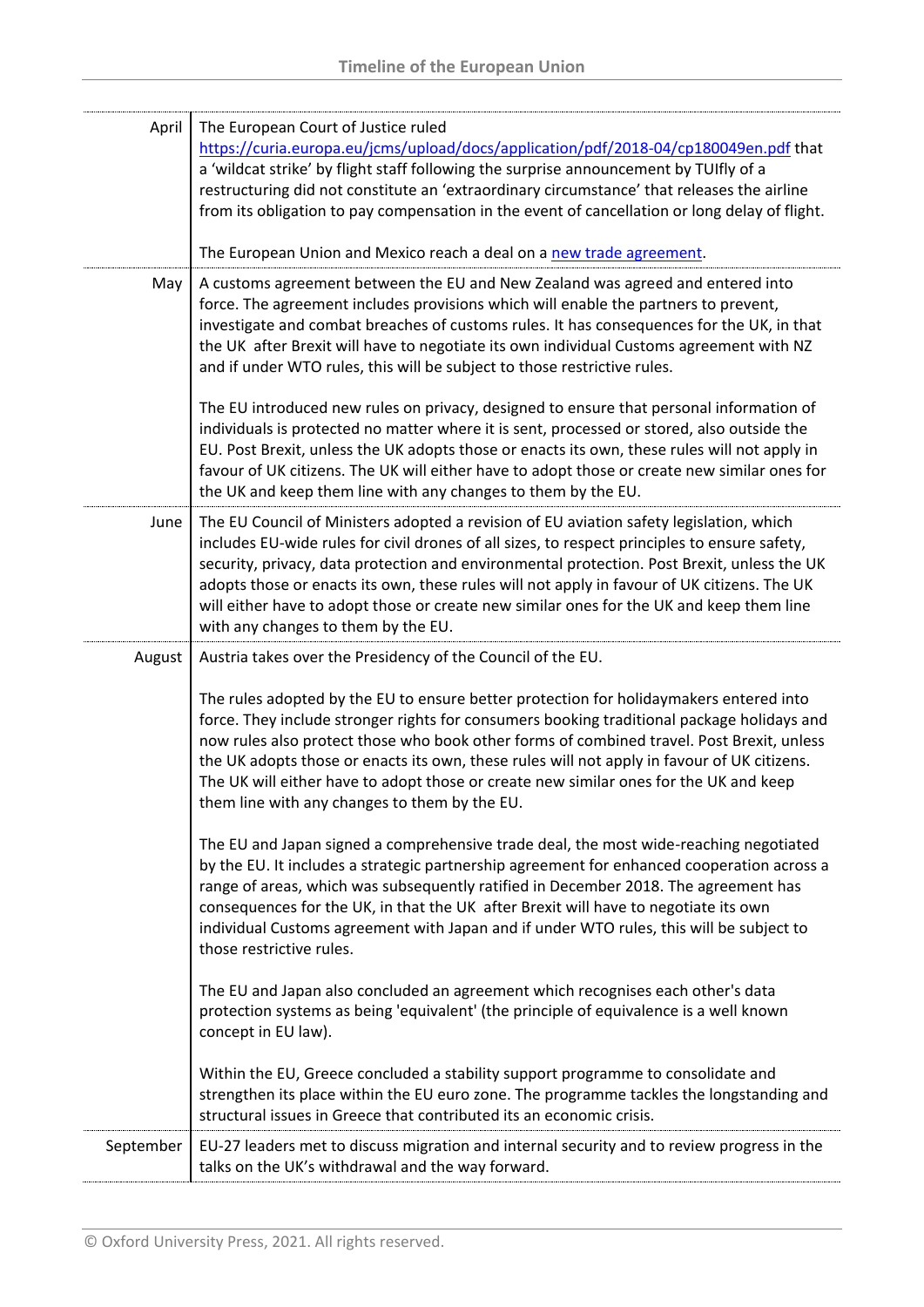|          | EU rules which were adopted on the cross-border use of electronic identification such as ID<br>cards, driving licences and bankcards came into force. The rules allow EU citizens and<br>businesses to access online services even if they are from a different Member State. Post<br>Brexit, unless the UK adopts those or enacts its own, these rules will not apply in favour of<br>UK citizens. The UK will either have to adopt those or create new similar ones for the UK<br>and keep them line with any changes to them by the EU. |
|----------|--------------------------------------------------------------------------------------------------------------------------------------------------------------------------------------------------------------------------------------------------------------------------------------------------------------------------------------------------------------------------------------------------------------------------------------------------------------------------------------------------------------------------------------------|
| October  | The EU-27 leaders in the European Council meeting in Brussels, reviewed the state of<br>negotiations on the UK's withdrawal from the EU, expressing their view that, despite<br>intensive negotiations, not enough progress had been achieved.                                                                                                                                                                                                                                                                                             |
|          | The EU and Singapore signed three agreements of economic significance, increasing their<br>political, trade, and investment relations. This has consequences for the UK, in that the UK<br>after Brexit will have to negotiate its own individual agreements with Singapore and if<br>under WTO rules, these will subject to those restrictive rules.                                                                                                                                                                                      |
| November | The EU-27 European Council leaders meeting in Brussels, confirmed the Brexit withdrawal<br>agreement between the EU and the United Kingdom. They also approved an<br>accompanying political declaration on future EU-UK relations.                                                                                                                                                                                                                                                                                                         |
|          | At the time of writing (March 2019, 14 days before Brexit), this had yet to obtain the<br>agreement of the UK Parliament.                                                                                                                                                                                                                                                                                                                                                                                                                  |
| December | New EU rules provide that European consumers can shop online in the EU without being<br>blocked or re-routed. Post Brexit, unless the UK adopts those or enacts its own, these rules<br>will not apply in favour of UK citizens. The UK will either have to adopt those or create new<br>similar ones for the UK and keep them line with any changes to them by the EU.                                                                                                                                                                    |
|          | 2019                                                                                                                                                                                                                                                                                                                                                                                                                                                                                                                                       |
|          | In this year various anniversaries took place:<br>20 years of the $E$ .<br>25 years of the single market and European Economic Area (EEA).<br>15 years from the 2005 enlargement.<br>10 years of the Lisbon Treaty.<br>10 years of the EU Charter of Fundamental Rights.                                                                                                                                                                                                                                                                   |
| January  | Romania takes over the EU Council Presidency.                                                                                                                                                                                                                                                                                                                                                                                                                                                                                              |
| February | A trade agreement between the EU and Japan entered into force. Businesses and consumers<br>across Europe and in Japan become part of the largest open trade zone in the world.<br>The formal notification by the Republic of North Macedonia of its new name, was<br>transmitted to the EU. The newly-named country has been a candidate country for EU<br>membership since December 2005.                                                                                                                                                 |
| April    | The European Commission launched a debate to strengthen the rule of law in the EU setting<br>out possible avenues for future action. The rule of law, which ensures that all members of a<br>society - governments included - are equally subject to the law, under the control of<br>independent courts, is one of the common values on which the European Union is founded.                                                                                                                                                              |

With the hindsight of the events unfolding in September 2020 this appears prescient.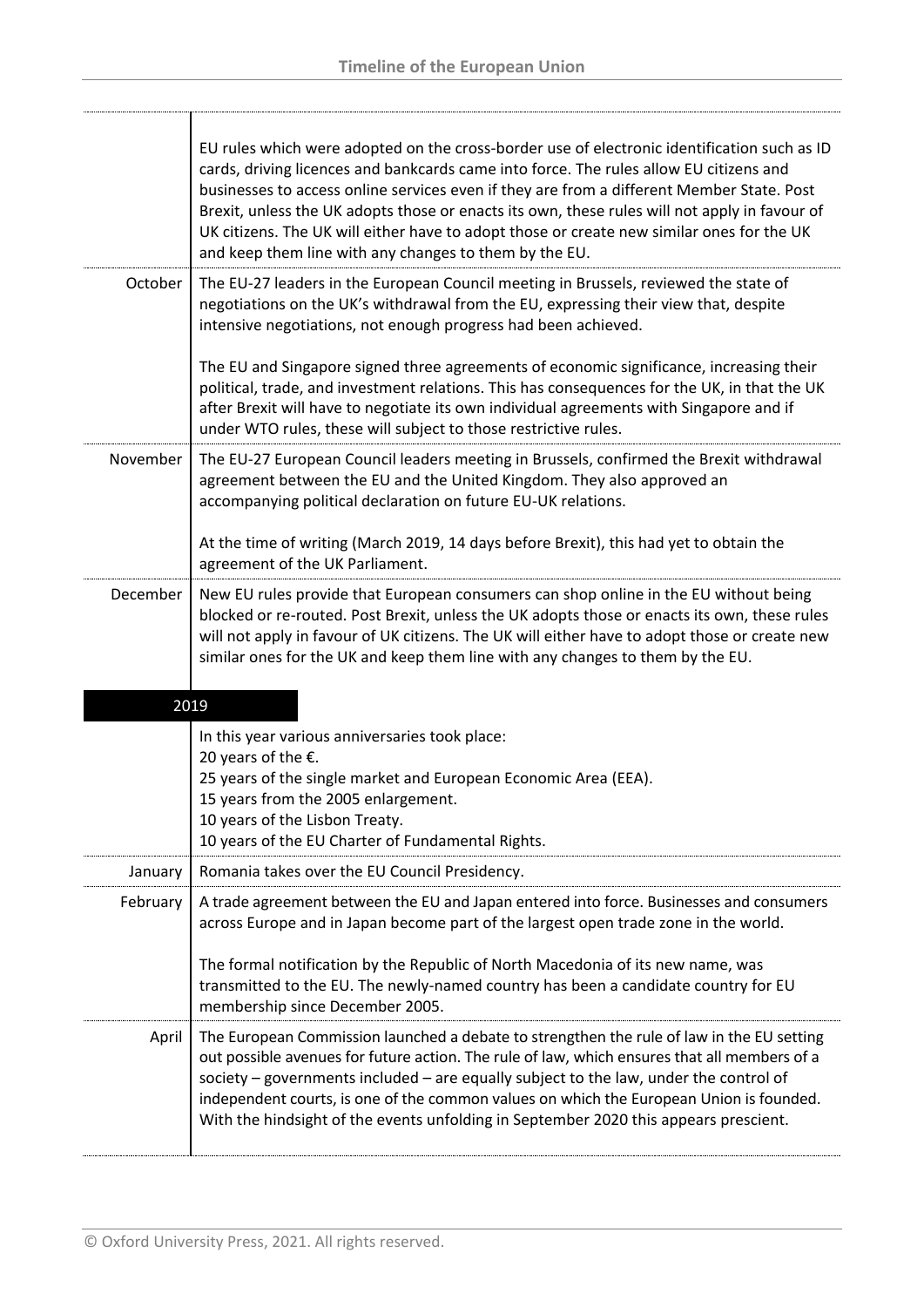|          | EU27 leaders and the UK agree to an extension to the Article 50 period to allow for the<br>ratification of the withdrawal agreement until the 31st October 2019.                                                                                                                                                                                   |
|----------|----------------------------------------------------------------------------------------------------------------------------------------------------------------------------------------------------------------------------------------------------------------------------------------------------------------------------------------------------|
| May      | Mobile Roaming charges are now strictly regulated with clear maximum tariffs.                                                                                                                                                                                                                                                                      |
|          | The EP election saw the highest turnout in 20 years.                                                                                                                                                                                                                                                                                               |
| June     | The European Union and the South American bloc Mercosur, (Argentina, Brazil, Paraguay<br>and Uruguay), reach an agreement on trade after 20 years of negotiations as a part of a<br>wider Association Agreement between the two regions.                                                                                                           |
| July     | A new Commission is elected with Ursula von der Leyen as the new Commission President.                                                                                                                                                                                                                                                             |
| October  | The European Council meeting in Brussels discussed the withdrawal of the United Kingdom<br>from the European Union. The EU-27 leaders endorsed the revised Withdrawal Agreement<br>and approved the revised Political Declaration setting out the framework for the future<br>relationship between the EU and the UK.                              |
|          | EU27 leaders and the UK agreed to delay Brexit again and extend the Article 50 period<br>until 31 January 2020. The UK's withdrawal could take place earlier, on 1 December 2019<br>or 1 January 2020, if the withdrawal agreement were ratified by both sides in time.                                                                            |
| November | The EU-Singapore trade agreement entered into force.                                                                                                                                                                                                                                                                                               |
|          | The European Parliament approved the new Commission of 26 Commissioners, as<br>presented by President-elect Ursula von der Leyen, with 461 votes in favour, 157 against<br>and 89 abstentions.                                                                                                                                                     |
| December | The new Commission takes office for 5 years.                                                                                                                                                                                                                                                                                                       |
|          | Charles Michel, former Prime Minister of Belgium, replaced Donald Tusk as the President<br>of the European Council.                                                                                                                                                                                                                                |
|          | The UK's general election was won convincingly by Boris Johnson's Conservatives with an<br>80-seat majority, paving the way for the passing of the EU Withdrawal Agreement Bill.                                                                                                                                                                   |
|          | 2020                                                                                                                                                                                                                                                                                                                                               |
| January  | Croatia became, for the first time, the president of the Council of Minsters for the first six<br>months of 2020.                                                                                                                                                                                                                                  |
|          | The UK's EU Withdrawal Agreement Bill was enacted following Royal Assent.                                                                                                                                                                                                                                                                          |
|          | The Withdrawal Agreement and Protocol on Northern Ireland were ratified by both the EU<br>and the UK as instruments of International Law.                                                                                                                                                                                                          |
|          | The European Parliament approved the UK-EU Withdrawal Agreement by 621 votes in<br>favour, 49 against and 13 abstentions.                                                                                                                                                                                                                          |
|          | On 31 <sup>st</sup> January, the UK exited the EU and entered into a transition period until the 31 <sup>st</sup><br>December 2020.                                                                                                                                                                                                                |
| February | Future partnership negotiations between the EU and the UK were formally opened.                                                                                                                                                                                                                                                                    |
| March    | The worsening impact of the Covid-19 pandemic became clear with economies and society<br>across the world shutting down in various states of lockdown. The attention and activities<br>of all the EU institutions and member states were increasingly focused on measures to<br>tackle the virus and its widespread and multifaceted consequences. |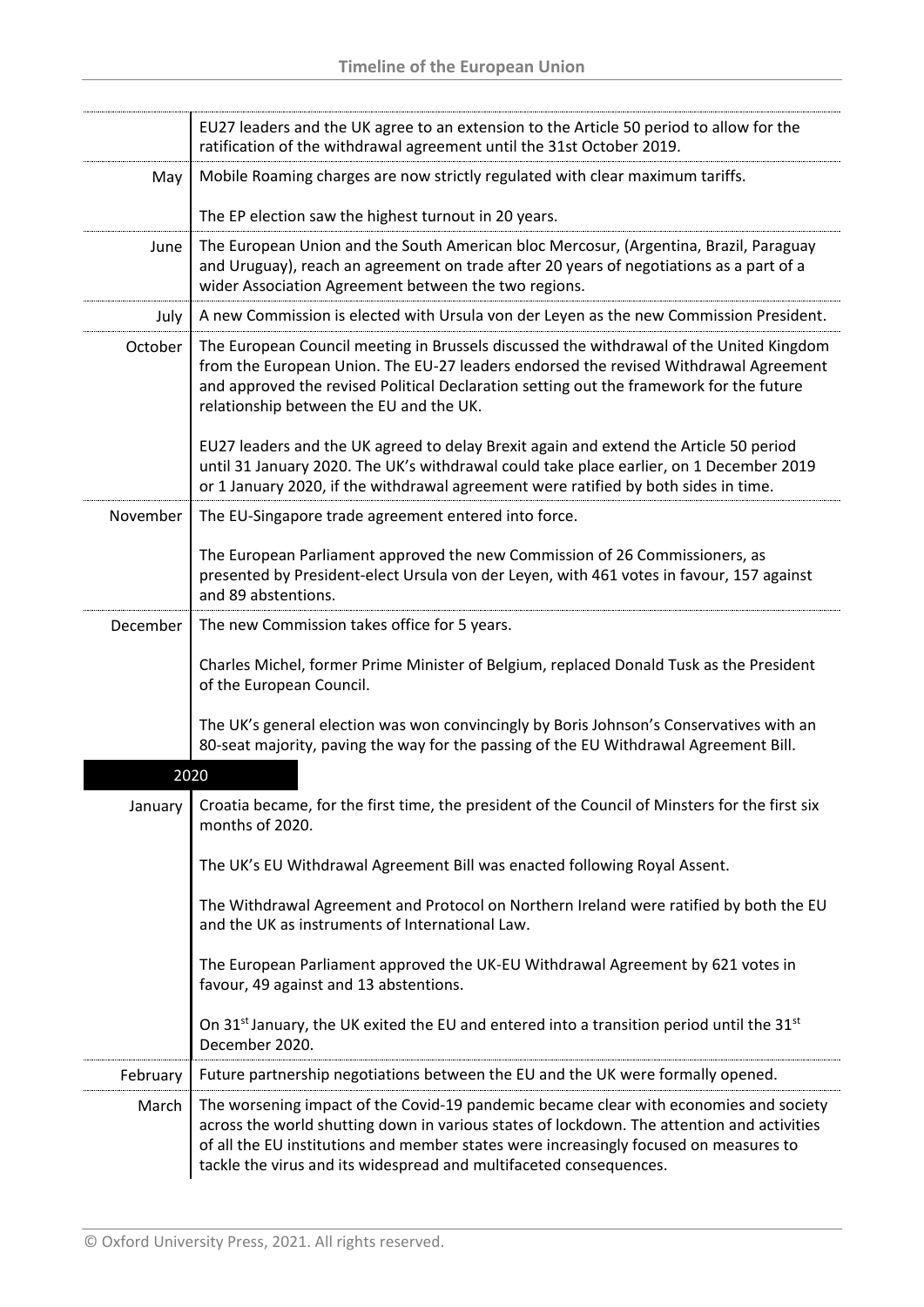|           | The EU entered into an Enhanced Partnership and Cooperation Agreement with<br>Kazakhstan following ratification by all EU Member States and the European Parliament.                                                                                                                                                                                                                                               |
|-----------|--------------------------------------------------------------------------------------------------------------------------------------------------------------------------------------------------------------------------------------------------------------------------------------------------------------------------------------------------------------------------------------------------------------------|
| April     | Amongst further measures to combat the worsening effects of the Covid pandemic, the<br>Council adopted an amended EU budget, making an additional €3.1 billion available. The<br>member states and other institutions also announced various aid packages and initiatives<br>to ameliorate the worse effects of the pandemic.<br>https://www.consilium.europa.eu/en/press/press-releases/2020/04/22/covid-19-more- |
|           | flexibility-for-deploying-eu-budget-money/                                                                                                                                                                                                                                                                                                                                                                         |
|           | https://www.consilium.europa.eu/media/43384/roadmap-for-recovery-final-21-04-<br>2020.pdf                                                                                                                                                                                                                                                                                                                          |
|           | https://ec.europa.eu/commission/presscorner/detail/en/ip_20_740                                                                                                                                                                                                                                                                                                                                                    |
|           | The EU and Mexico concluded a new trade agreement.                                                                                                                                                                                                                                                                                                                                                                 |
| May       | Covid-19 continued to dominate EU activities and actions.                                                                                                                                                                                                                                                                                                                                                          |
| July      | Germany assumed the six-month rotating Presidency of the Council of the EU under the<br>slogan 'Together for Europe's Recovery'.                                                                                                                                                                                                                                                                                   |
|           | 24 new European Universities were added to the existing 17 that were formed in 2019. In<br>total there were now 41 European Universities which together involve more than 280<br>institutions in Europe.                                                                                                                                                                                                           |
|           | The European Court of Justice annulled the 2016 Commission Decision that Ireland granted<br>illegal State aid to Apple by providing tax breaks.<br>https://curia.europa.eu/jcms/upload/docs/application/pdf/2020-07/cp200090en.pdf                                                                                                                                                                                 |
|           | The Council appointed the European prosecutors to the European Public Prosecutor's<br>Office, expected to operate by the end of 2020.<br>https://www.consilium.europa.eu/en/press/press-releases/2020/07/27/eu-public-<br>prosecutor-s-office-eppo-council-appoints-european-prosecutors/                                                                                                                          |
| August    | The comprehensive EU-Vietnam trade agreement entered into force, amongst other<br>measures, ultimately scrapping duties on 99% of all goods traded between the two sides.                                                                                                                                                                                                                                          |
|           | The EU removed duty-free access to the EU market by Cambodia as a result of human<br>rights concerns.                                                                                                                                                                                                                                                                                                              |
| September | The UK published an Internal Market Bill which will permit the UK to derogate from some<br>of its commitments agreed in the International Treaties with the EU (the Withdrawal<br>Agreement and Protocol on Northern Ireland). This is later amended to take out the most<br>offending clauses.                                                                                                                    |
|           | In a referendum in Switzerland, voters overwhelmingly (61.7%) rejected a proposal to end<br>an agreement with the EU on the free movement of people.                                                                                                                                                                                                                                                               |
| October   | Taking the number of female Commissioners to a record 13, the Council appointed<br>Mairead McGuinness as Ireland's replacement EU Commissioner.                                                                                                                                                                                                                                                                    |